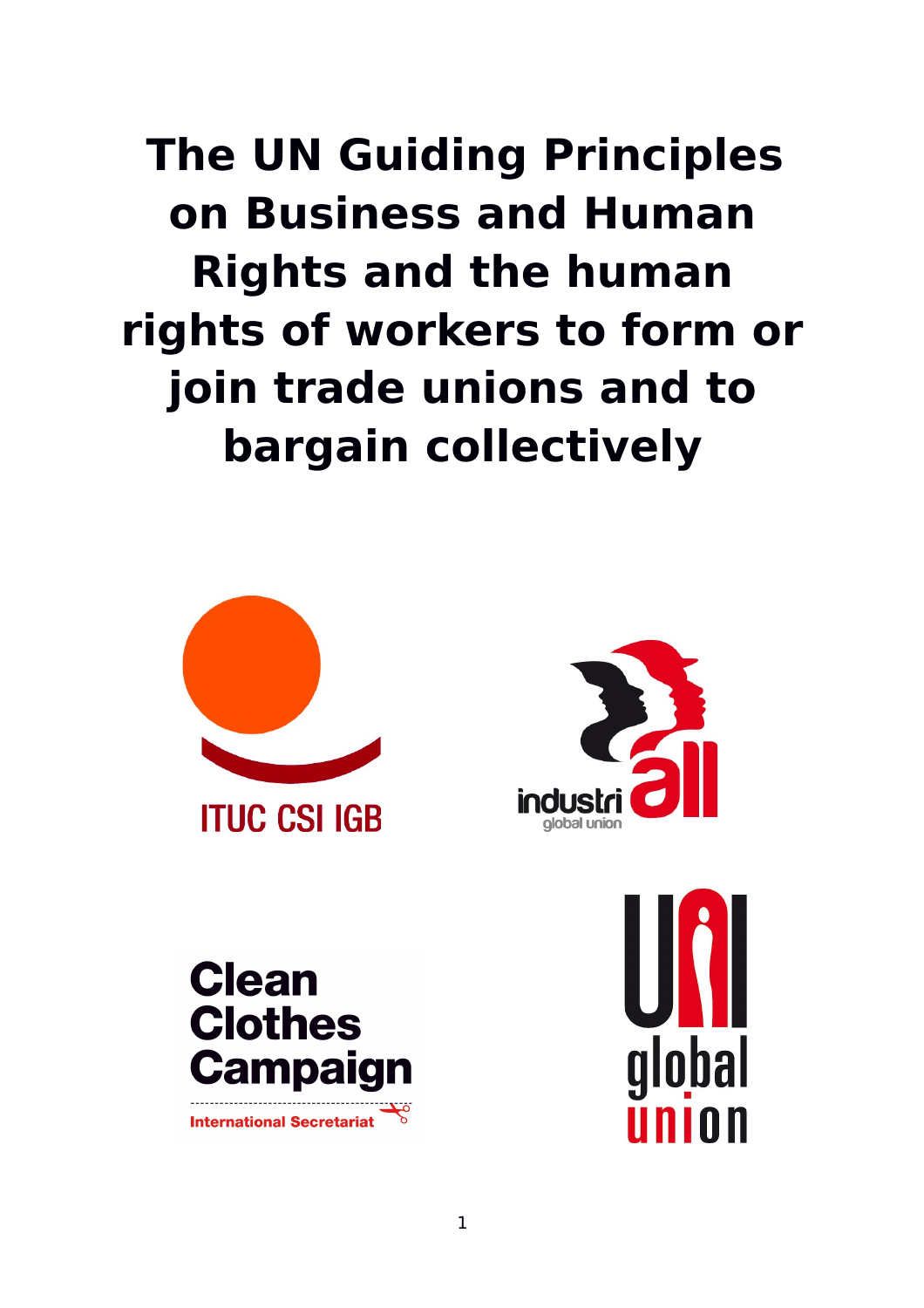# **Executive Summary**

- The right to join or form a trade union and the right to bargain collectively are established human rights falling within the scope of almost every business enterprise in almost every situation or context.
- What is entailed in the exercise of these human rights is well understood and established in legitimate and authoritative processes.
- Business responsibility with respect to these human rights must be informed by four considerations: 1) the distinction between the state duty and the responsibility of business enterprises; 2) the ability of business enterprises to avoid the legal obligations of the employer; 3) the special role of fear in denying or "chilling" the exercise of these rights; and 4) the duty imposed on business enterprises by the right of workers to bargain collectively.
- For the most part CSR initiatives address these issues by redefining freedom of association and do not focus on the responsibility of business enterprises for their adverse impacts on these human rights..
- A business enterprise respects the rights of workers to form or join a trade union by not doing anything that would have the effect of discouraging workers from exercising this right.
- A business enterprise respects the the right of workers to collective bargaining by not refusing any genuine opportunity to bargain collectively.
- Due diligence for the right to form or join a trade union will involve identifying and preventing anti-union policies and practices as well as mitigating the adverse impacts on the exercise of this right by other business activities and decisions such as changes in operations.
- Due diligence for the right to bargain collectively will recognises that business enterprises must be prepared to bargain under a wider range of structures in countries where the law and practice does not provide a welldefined framework for bargaining.
- Industrial relations, a system which requires both trade unions and collective bargaining, can play important roles in both due diligence and in the remediation of adverse human rights impacts.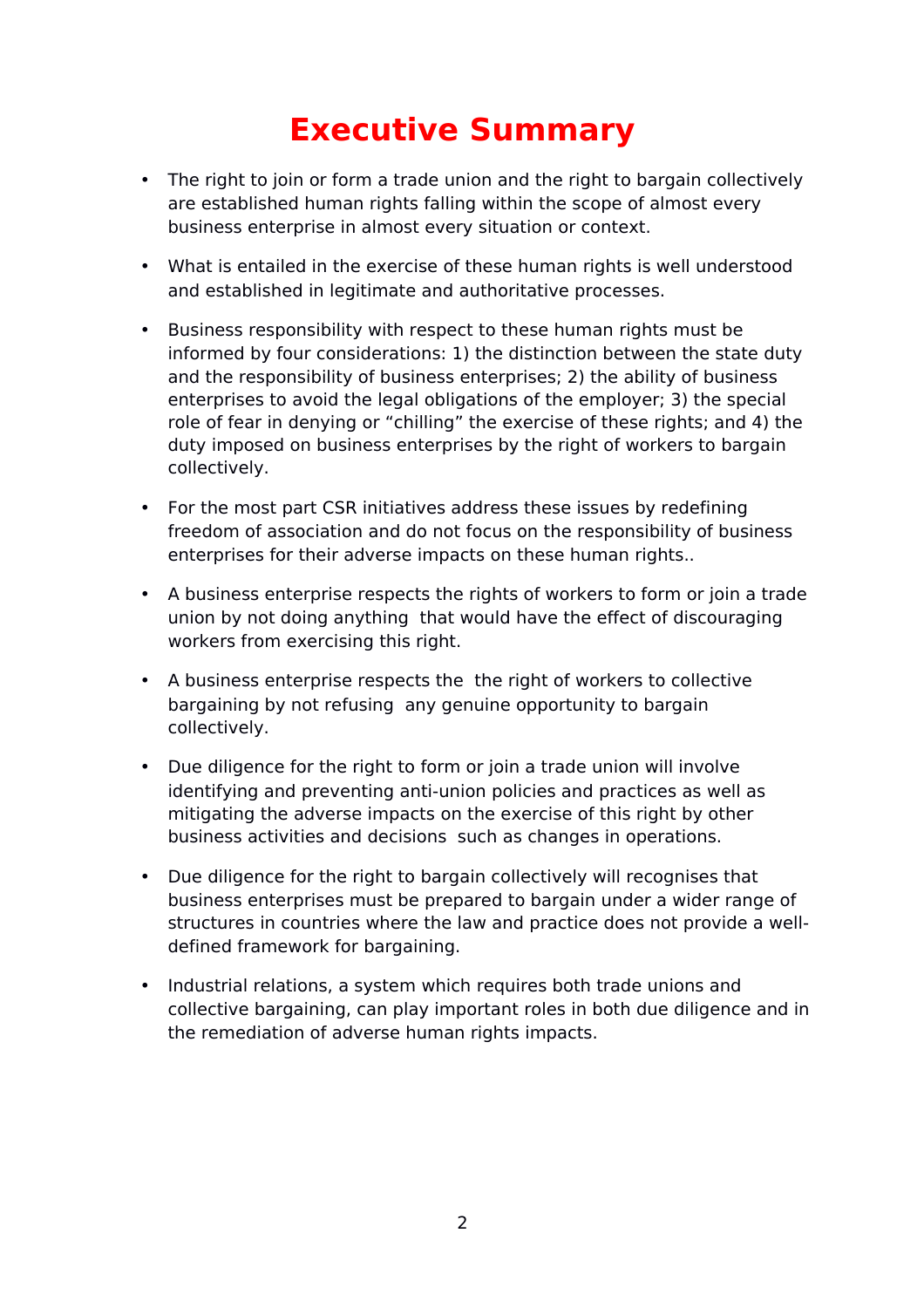# **Introduction**

The purpose of this paper is to set out the implications that the UN Framework for Business and Human Rights and the Guiding Principles on Business and Human rights have for business enterprises concerning the human rights of workers to form or join trade unions and to bargain collectively over the conditions under which they perform work. Because these human rights apply to persons that perform work, they are applicable to all economic activities and, hence, to all business enterprises. As Global Unions and workers' rights organisations, we expect business enterprises to apply the Guiding Principles, putting in place policies and due diligence processes that facilitate the avoidance of any adverse human rights impacts which their decisions and activities may have on workers seeking to form or join trade unions or to bargain collectively. We also expect that business enterprises remediate their adverse impacts on these human rights.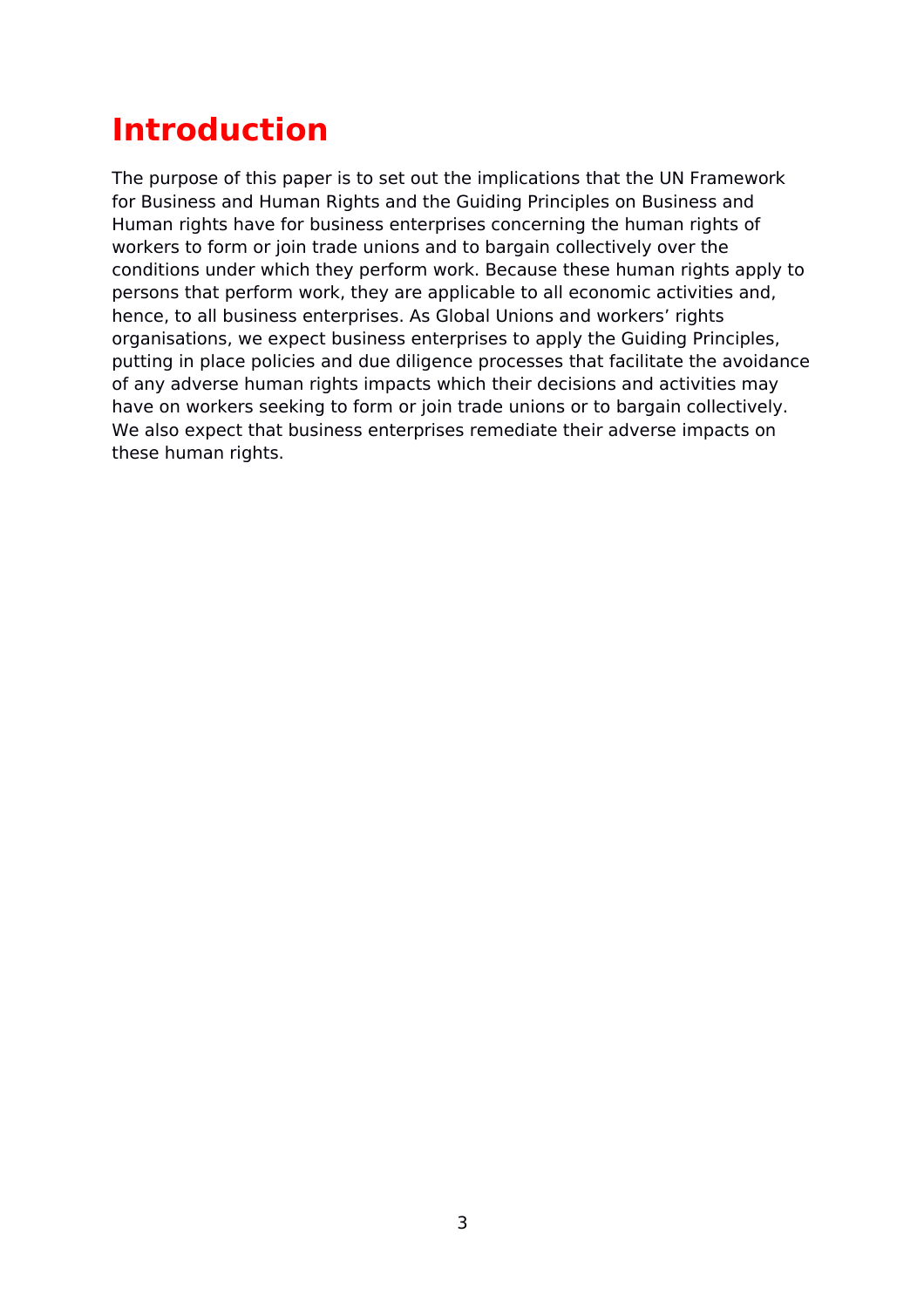# **This paper consists of four parts:**

# **Part 1**

**describes the nature of these human rights and the ways in**

**which they can be adversely impacted by business enterprises.** 

# **Part 2**

**states what respect for these two rights means and sets forth the scope of responsibility** 

# **Part 3**

**considers the application of the UN Guiding Principles by business enterprises with respect to these human rights: Policy Commitment, Due Diligence, and Remediation.**

# **Part 4**

**provides a summary of key points.**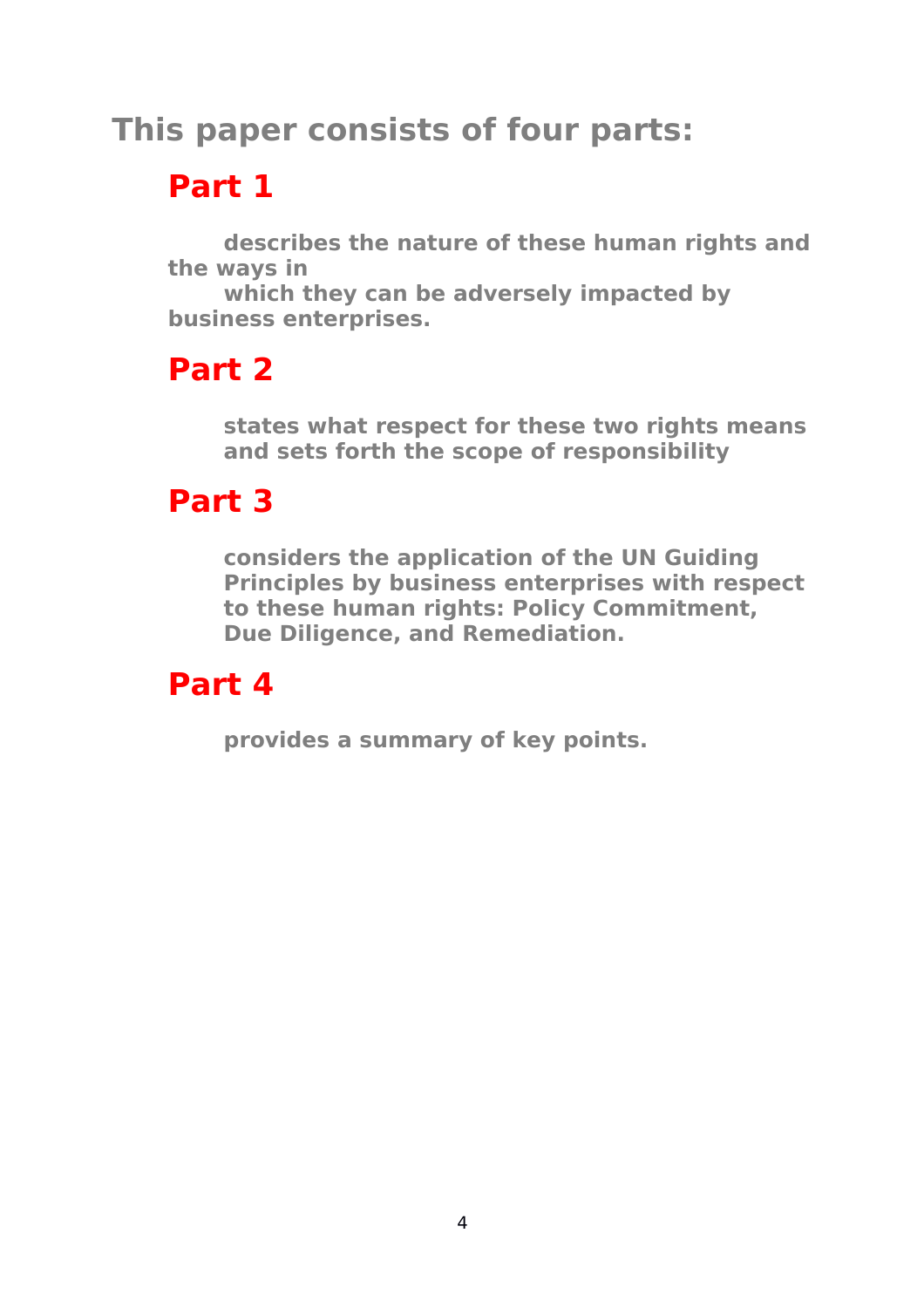# **Part 1 Established rights whose meaning is understood**

The UN Framework for Business and Human Rights and the Guiding Principles on Business and Human Rights do not establish any new human rights nor do they provide a specific list of those human rights that must be respected by business. The UN Framework and its Guiding Principles do require business to respect the "entire spectrum of internationally recognised human rights – understood, at a minimum, as those expressed in the International Bill of Human Rights and the principles concerning fundamental rights set out in the ILO's Declaration on Fundamental Principles and Rights at Work."[1](#page-4-0)

The right of workers to form or join trade unions is specifically included in all three instruments that comprise the International Bill of Human Rights: The Universal Declaration of Human Rights (Article 23); the International Covenant on Civil and Political Rights (Article 22); and the International Covenant on Economic, Social and Cultural Rights (Article 8). The ILO Declaration on Fundamental Principles and Rights at Work sets forth rights that all member states of the ILO must respect, promote and realise even if they have not ratified the relevant ILO conventions. The rights that are specified include freedom of association and the effective recognition of collective bargaining.

The right of workers to form or join trade unions cannot be realised unless trade unions are permitted to exist and conduct their activities. Trade union rights refer to those rights necessary for trade unions to exist as independent, representative organisations. They would include the right of establishment, of recognition and a freedom to carry out their functions without interference from the state or employers. In the context of the ILO, Freedom of Association also refers to the right of employers to form their own organisations.

There exists a good deal of understanding of what these rights mean in various contexts and specific instances. This is because these rights are elaborated by the International Labour Organisation in authoritative international instruments, the two most important of which are ILO Convention No. 87 (Freedom of Association and Protection of the Right to Organise) and ILO Convention No. 98 (Right to Organise and Collective Bargaining). Both Conventions are accompanied by a considerable amount of authoritative guidance with respect to their meaning. In addition to the ILO Committee of Experts on the Application of Standards, which considers how countries implement these Conventions in national law, the ILO established an additional mechanism in 1951, the Committee on Freedom of Association of the ILO Governing Body, to examine

<span id="page-4-0"></span><sup>1</sup> Guiding Principle 12 The Corporate Social Responsibility to Respect Human Rights – An Interpretative Guide, Office of the High Commissioner of Human Rights available at http://www.ohchr.org/Documents/Publications/HR.PUB.12.2\_En.pdf last accessed 28.10.2012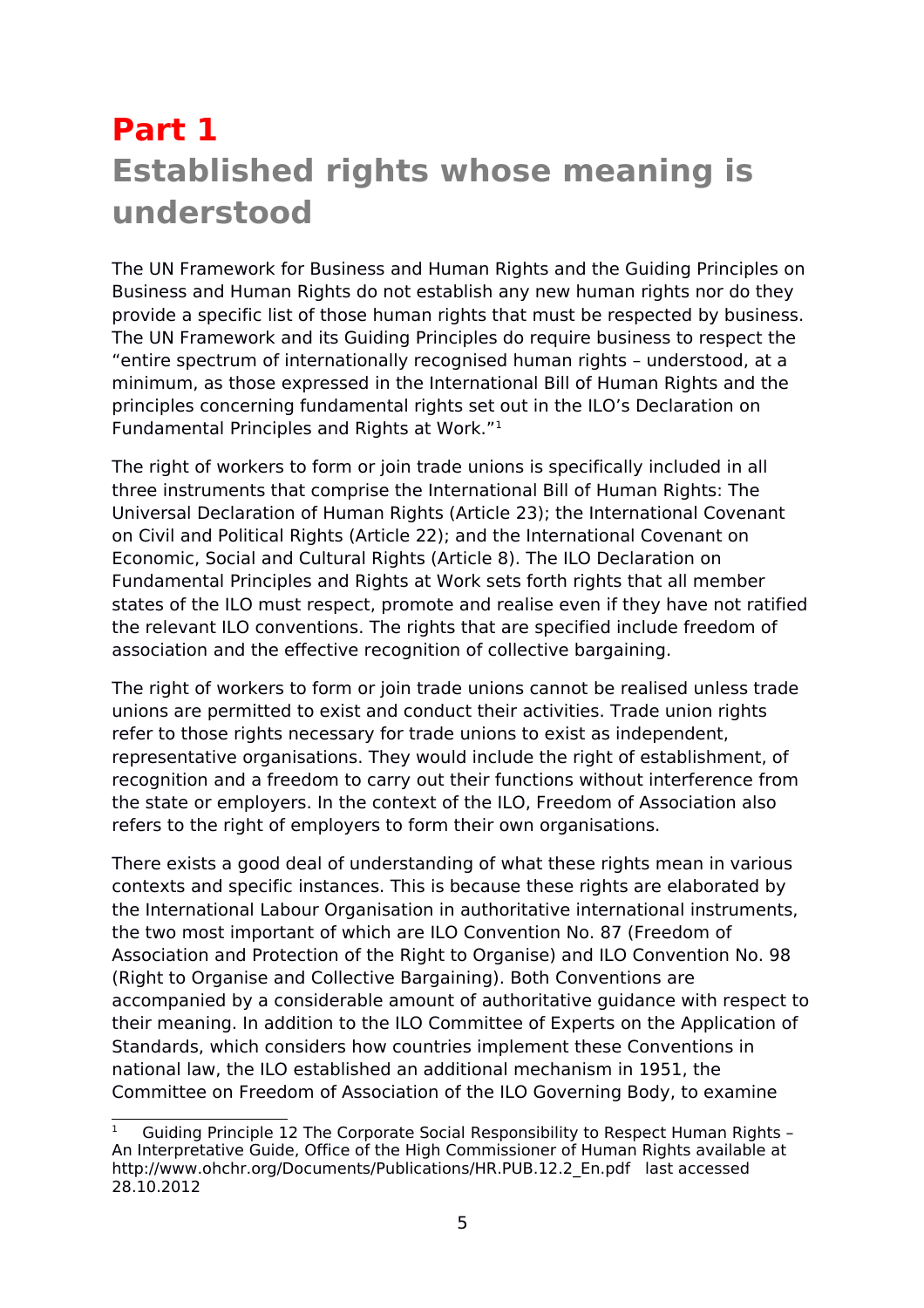complaints against countries whether or not the country concerned has ratified these conventions. Both mechanisms provide authoritative guidance of what these rights mean in different situations.

There is considerable agreement over such issues as discrimination, intimidation and harassment of trade union activists and representatives, trade union recognition, the right to strike, and the protection of trade union representatives. ILO Convention No. 135 on the Protection and Facilities to be afforded to Workers' Representatives is an important complementary convention. It defines worker representatives and establishes that they must be protected and afforded facilities in order for them to carry out their functions. Other ILO instruments and the authoritative guidance that accompanies them, provide additional understanding of what is involved in protecting these rights.

Some consider collective bargaining to be a form of social dialogue. Social dialogue includes all types of negotiation, consultation or exchange of information between or among representatives of governments, employers and workers on issues of common interest relating to economic and social policy. However, collective bargaining is a human right. There is no human right to social dialogue.

### **Four essential considerations**

What it means for business to respect the human right of workers to form or join trade unions and for the human right of workers to bargain collectively can only be determined after taking four things into account:

Clarifying the distinction between what government can do, on one hand, with what enterprises can do on the other;

Recognising the increasing ability of business enterprises to avoid the legal obligations of the employer;

Acknowledging the special role that fear can play in denying or in "chilling" the exercise of these rights; and

Accepting that there is a duty imposed on enterprises by the right of workers to bargain collectively.

### **1.1 State Duty vs Business Responsibility**

One of the most important contributions of the UN Framework on Business and Human Rights and the Guiding Principles to human rights discourse is that it establishes a clear distinction between the state duty to protect against human rights abuse and the business responsibility to respect human rights. The state duty and the business responsibility are different and independent. The state duty to ensure that businesses operating within their territory/jurisdiction respect human rights cannot be avoided by transferring authority to enterprises. Business enterprises must fulfil their responsibility to respect human rights even where the state does not protect these rights. The UN Framework and Guiding Principles are not based on the precondition that the state will do its duty.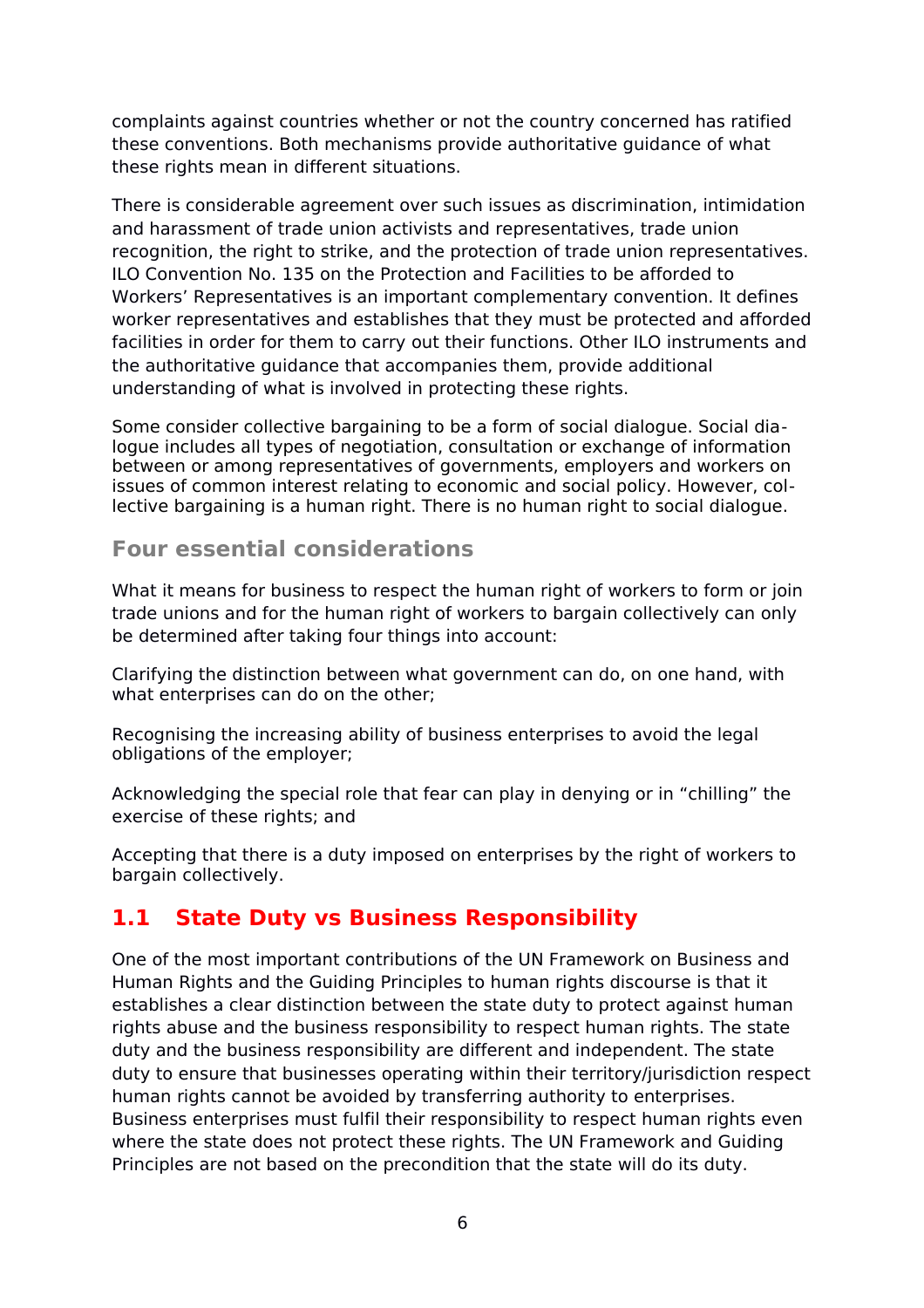In order to function properly, trade unions require respect for a range of civil and political rights. In 1970, the International Labour Conference adopted a resolution that reaffirmed the link between trade union rights and many of the civil and political rights found in the International Bill of Human Rights. The rights specifically identified in this resolution included: the security of the person; freedom from arbitrary arrest and detention; freedom of opinion and expression including through media; freedom of assembly; the right to a fair trial; and the right to the protection of property of trade unions. The resolution stated that "the absence of these civil liberties removes all meaning of the concept of trade union rights." Business enterprises cannot replace the role of the state in guaranteeing or protecting these rights. This fact does not mean that business enterprises have no obligation to respect human rights where the state fails to do its duty.

Respecting human rights does not mean replacing the role of the state nor acting as if the state role is unimportant. Today many voluntary private initiatives seek to show that it is possible to ethically do business in countries where the government does not protect such human rights as the right to join or form trade unions or to bargain collectively. This mainly takes the form of supply chain codes of labour practice adopted by sourcing companies and applied to their suppliers. The implementation of these codes result in "social audit reports" or even "certification" that the workers' freedom of association is respected even in countries where the state does not permit or severely restricts this right. It is not possible to audit for the recognition of freedom of association. For example, even when workers are consulted during an auditing process, it is meaningless to ask whether they believe that they have the freedom to associate when there is no practical means for them to do so. This practice has had the effect of redefining the human right for the purpose of showing to the public that there are no violations of human rights. The UN Framework and its Guiding Principles, having clarified the difference between the state and business, provide an imperative for sourcing companies and CSR supply chain initiatives to stop redefining human rights and to focus on the responsibilities of business enterprises.

### **1.2 Avoiding the legal obligations of the employer**

Despite a range of different legal systems, the employment relationship is a universal concept which recognises that workers, in a position of subordination and dependency to the person or enterprises for whom they perform work, are in an inherently unequal power relationship. For this reason a distinct form of law (employment law or labour law) based on the recognition of an employment relationship, seeks to balance this unequal power by creating a range of rights and obligations intended to protect the worker while recognising the mutual obligations of both employers and employees. The employment relationship remains one of the most important means by which society protects its interest in fairness and in the stability of economic relationships as well as in the respect for human rights at work.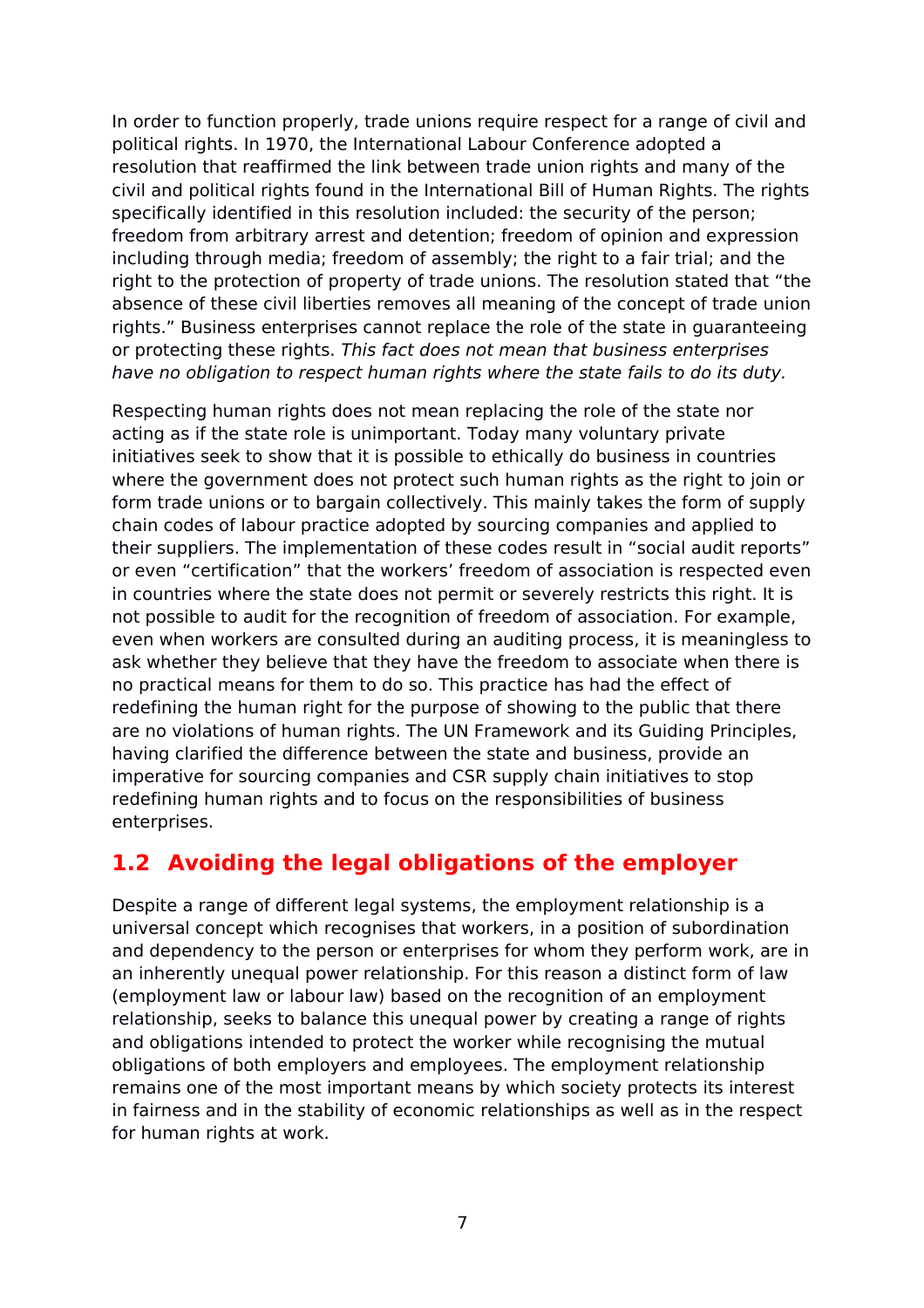The obligation of an employer to recognise a trade union and to bargain collectively is mainly established in law by the existence of an employment relationship. The employment relationship is the legal construct used to identify the potential parties to collective bargaining. Therefore, the employment relationship can be the essential part of workers' legal claims with respect to the right to collectively bargain or to have their trade union recognised.

An increasing amount of work is now being performed outside of a direct, ongoing employment relationship that protects these rights. This work is, instead, being performed in triangular relationships where an intermediary, such as an agency or labour broker, supplies workers, recognised as employees of the intermediary, to a user enterprise where they work alongside employees of the "user enterprise". In these situations, the introduction of multiple employers at the same workplace can effectively deny genuine collective bargaining. Changes in business operations can also be used by business enterprises to end collective bargaining structures and relationships. Sub-contracting arrangements are used to increase the distance between workers and the legal entity which controls their wages and working conditions so that meaningful collective bargaining is not possible.

Sometimes employers seek to evade the obligations that the law places on employers by disguising the existence of an employment relationship such as by treating the worker as being self-employed. Temporary work, including casual work and seasonal work, as well as work performed under fixed term or short term contracts, is often based on relationships that make it practically impossible for the workers concerned to exercise their rights to join or form trade unions and to bargain collectively.

In addition to the barriers to collective bargaining created by problems with employment relationships, such work creates fear and insecurity which chills the exercise of the right to join or form a trade union. An environment of fear and retaliation is difficult to overcome and often blocks reasoning as well as action.

### **1.3 The role of fear**

Both governments and business enterprises can violate the workers' right to form or join trade unions for various reasons. Some governments severely restrict trade union rights for political reasons and sometimes this is done with the complicity of employers. In addition to legal restrictions on trade union activities, some governments subject individual trade unionists to surveillance, arrest, and detention for what should be activities that the state has a duty to protect. Opposition to trade unions and trade union activists by governments as well as by business enterprises, can be extreme involving violence and other forms of intimidation, and in some cases even murder.

Some business enterprises aggressively fight unionisation to avoid any limit to their management power which might result from collective bargaining. They dismiss, demote or otherwise discriminate against workers in order to thwart trade union organising. This intimidation can be effective. In many countries the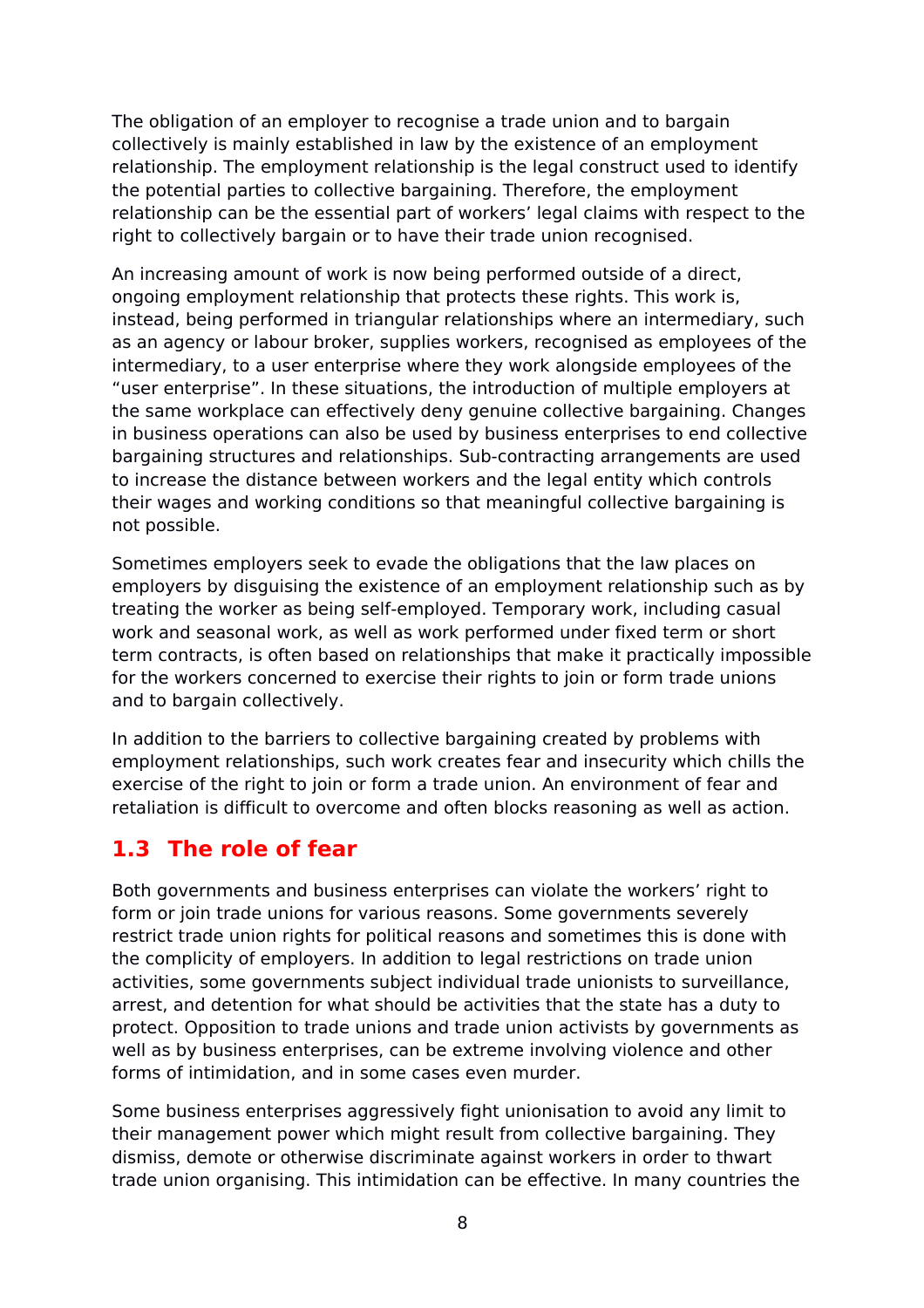protection of the law and the possibility of remedy are inadequate to protect workers seeking to organise. The power of the employer can mean that workers seeking to exercise these human rights are putting their livelihoods, and the economic security of their families, at risk.

Other business enterprises conduct more subtle anti-union campaigns, in some cases with the assistance of consultants who specialize in helping enterprises thwart union organizing efforts. These campaigns exploit the fact that, because of their economic dependence on their employers, workers are particularly attuned to the intended implications of employer statements about unionisation. They are particularly sensitive to negative consequences they might suffer were they to incur their employers' displeasure by forming or joining a union. In the workplace context, statements by employers that purport to convey facts or opinions about unionisation can, without the need for overt threats of retaliation, convey to workers the intended message that they will pay a price if they choose to unionise. These more subtle campaigns can be as effective in intimidating workers considering whether to form or join a union as anti-union campaigns that involve actual dismissals and other overt acts of retaliation.

Even if the business enterprise or the government takes a neutral stand, workers often are afraid to speak out and organize themselves in sectors which have a predominantly female workforce, or large segments of otherwise vulnerable groups of workers, such as migrant workers – both foreign and 'internal'. Fear operates as a significant deterrent to unionisation for workers in precarious employment relationships. Positive action will be needed to create a climate that will convince workers that they are free to exercise their rights.

The role of fear in preventing the realisation of the right to form or join trade unions is often present and even decisive but it is not easy to measure. The absence of a trade union presence in a business enterprise is not an indicator that workers do not want to join a trade union or to bargain collectively.

## **1.4 The duty to bargain**

Business enterprises cannot respect the right to collective bargaining by merely refraining from doing harm. Respecting the rights of workers to bargain collectively means accepting that there is a duty to bargain where workers want to exercise this right. Although collective bargaining must be voluntary if it is to be genuine, this does not mean that business enterprises can refuse to collectively bargain because they "voluntarily" chose not to do so. It is only necessary that the outcome be voluntarily agreed by the parties. Legally mandated bargaining by independent parties is not a violation of a human right. The right to collective bargaining applies to workers not enterprises.

If a business enterprise is to respect the right of workers to bargain collectively, then it must accept that it has a duty to bargain. This is the essence of what it means to bargain in good faith. Accepting the duty to bargain means that the business enterprise must accept reasonable times and venue for bargaining, participate in meetings, give serious consideration and a response to proposals,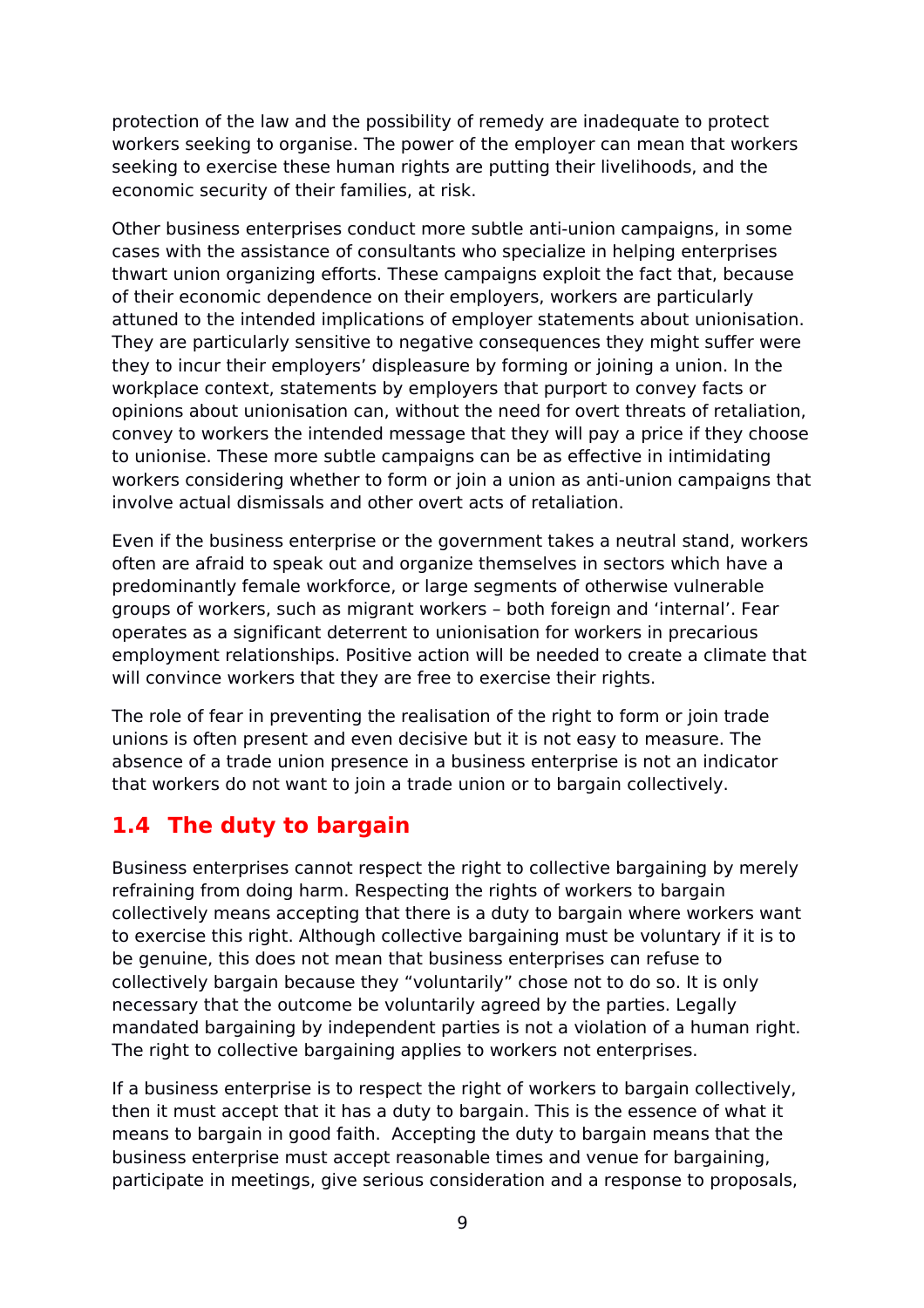and provide reasons for its responses. Moreover, the business enterprises should make every reasonable attempt to reach agreement.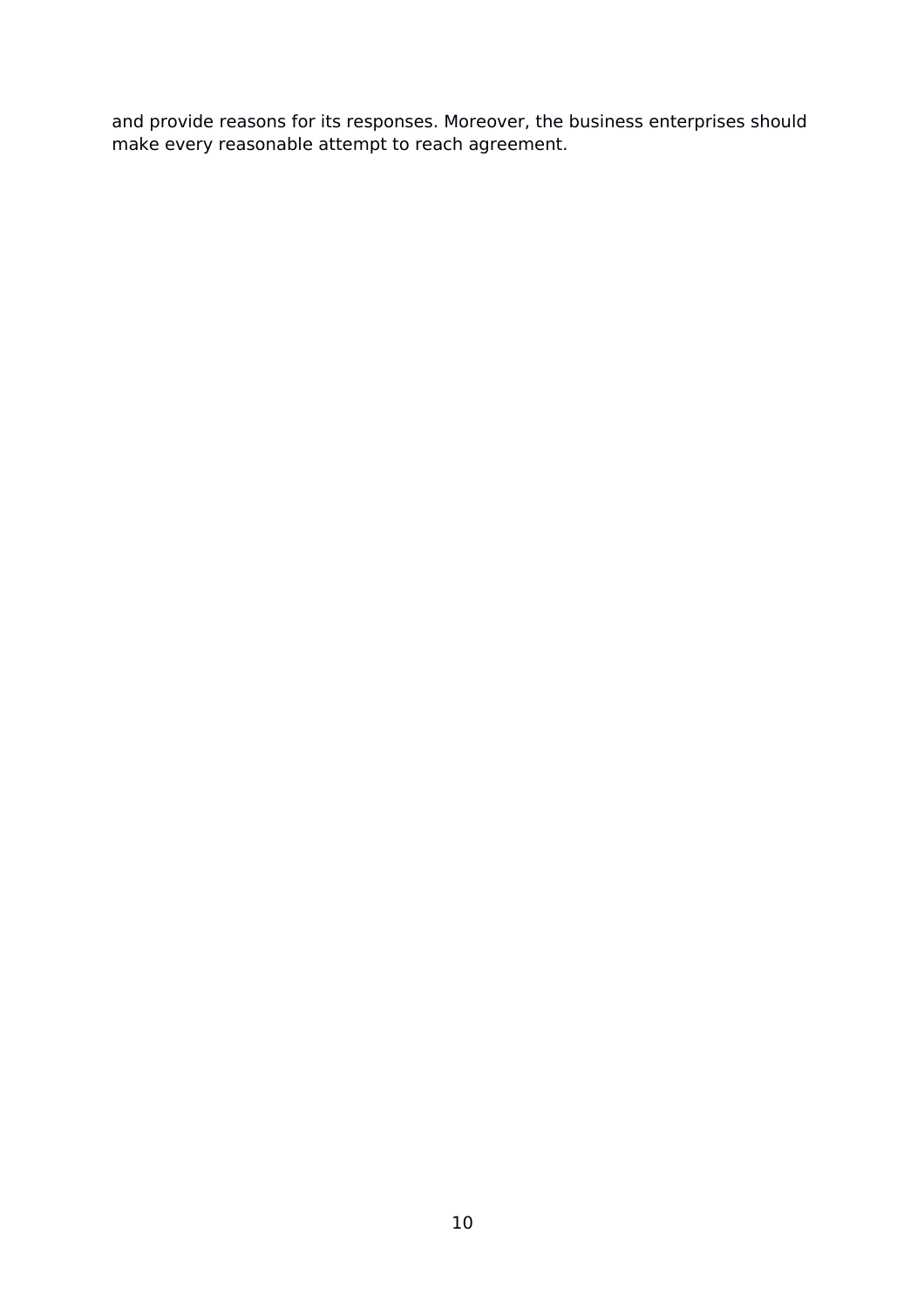# **Part 2 The meaning of respect and the scope of responsibility**

## **The Meaning of Respect**

The UN Framework and Guiding Principles establish that the responsibility of business enterprises is to "Avoid causing or contributing to adverse human rights impacts through their own activities, and address such impacts where they occur" and to "Seek to prevent or mitigate adverse human rights impacts that are directly linked to their operations, products or services by their business relationships, even if they have not contributed to those impacts."

What it means for any business enterprise to respect these two rights can be expressed in the form of principles. These principles are based on the relationship of the business enterprises with respect to adverse impacts and take into account the four considerations that have been listed above:

Principle One: A business enterprise should not do anything that would have the effect of discouraging workers from forming or joining a trade union.

The unequal power relationship between employer and worker, and the ease by which it is possible to thwart the exercise of a human right through intimidation, requires a high level of diligence if these rights are to be respected. Business enterprises should be scrupulous in refraining from anti-union behaviour and in expecting other business partners, entities in its value chain and any other non-State or State entity directly linked to its business operations, products or services to do the same. The decision to unionise is for the workers to make freely without duress. Intimidation cannot be fairly characterised as freedom of speech. The fact that a country's laws permit an enterprise to campaign against unionization does not mean that it is appropriate for an enterprise to do so, any more than it is appropriate for an employer to refuse to bargain because no duty to bargain is established in national law. No communication should be made to workers intended to influence their decision to form or join a trade union.

Since fear and intimidation can discourage workers from forming and joining a trade union, business enterprises in exercising due diligence should adopt an open and positive attitude toward trade unions.

Principle two: A business enterprise should not refuse any genuine opportunity to bargain collectively with workers even where it is not legally obligated to do so.

This does not mean that the institutional framework for collective bargaining in a country is avoided – it only means that where this framework is inadequate to protect the right to collective bargaining, then the business enterprise will not take advantage of this inadequacy. Nor does this principle mean that business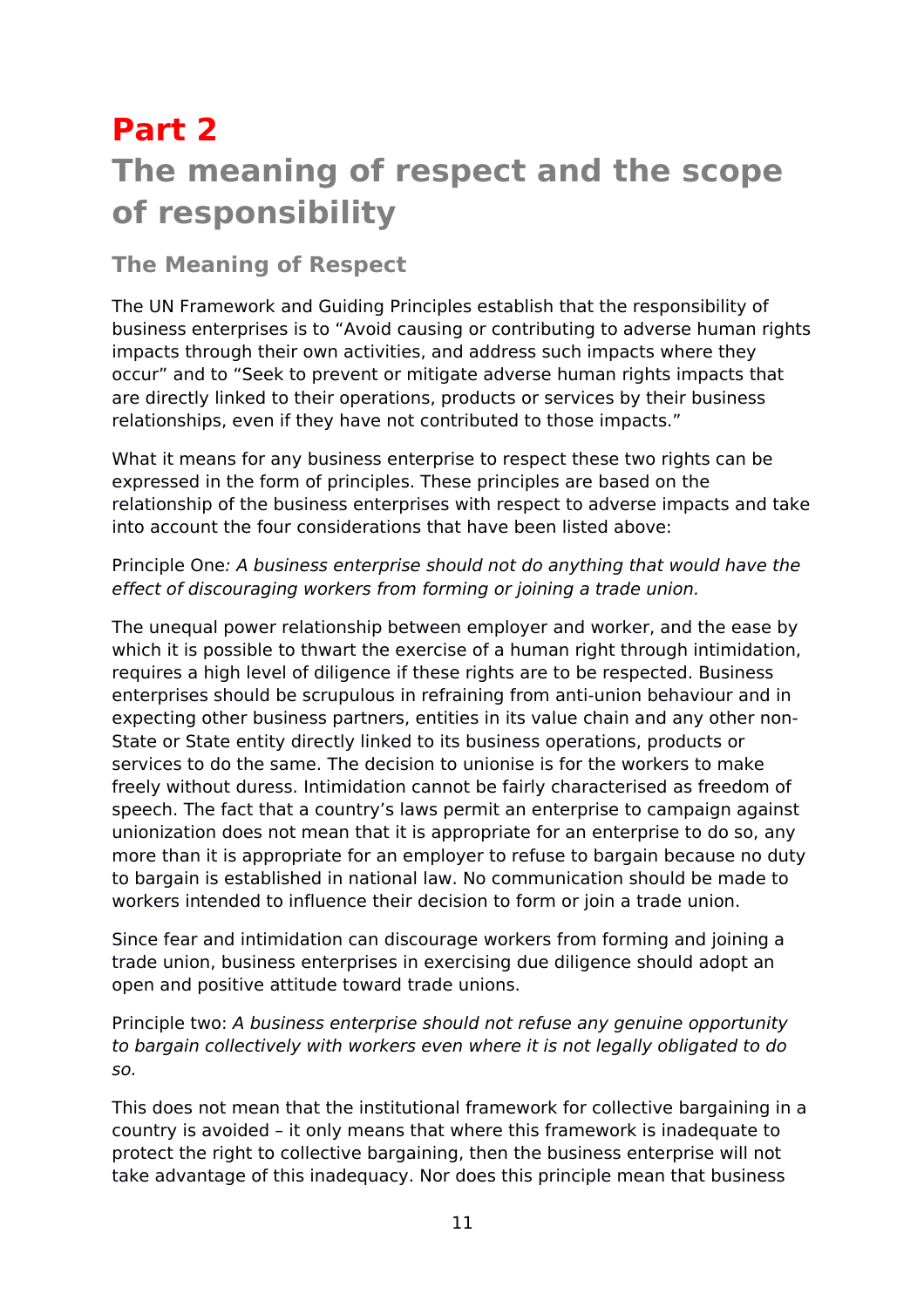enterprises should establish substitutes for trade unions and collective bargaining. The opportunities that must not be avoided should be genuine opportunities. This will be based on the self-organisation of workers into independent and representative organisations. An example of this would be the decision of multinational companies to engage the unofficial trade unions of black workers in apartheid South Africa even though these companies were not required to do so.

The international organisation of production can pose insurmountable obstacles for workers to collectively bargain with the real decision makers that determine the conditions under which they work. This creates responsibility for business enterprises with lengthy or complex supply chains. Actions to fulfil this responsibility can mean putting pressure on suppliers, but they can also include engaging with workers' representatives directly, or both. Just as complicated relationships are necessary to facilitate real collective bargaining at national level, the integrated global economy needs to find ways to connect rights holders and their representatives with the relevant owners and managers. (See BOX below).

### **FOA Protocol Indonesia**

**On June 6th 2011 a protocol on freedom of association was signed by Indonesian trade unions, Indonesian sportswear employers and multinational sportswear brands including Adidas, Nike, Puma, Pentland, New Balance and Asics. This protocol provides these companies with a practical set of guidelines on how to uphold and respect the rights of workers to join together into trade unions and to collectively bargain decent pay and better working conditions.** 

**The agreement covers such areas of implementation as trade union recognition; non-victimisation of trade union officers and members; a non-intervention pledge on the part of employers into trade union activities,; the provision of access for full time trade union officials from outside the factory; rights to facilities for a workplace trade union and a duty on employers to engage in collective bargaining with the recognised trade union.** 

**The protocol is binding on all parties at all factories producing goods in the footwear and apparel supply chains of the signatory sportswear brands in Indonesia, and is in the process of being adopted as a benchmark and incorporated into their local compliance policy. Suppliers are obliged to disseminate the content of the protocol and its implementation to their sub-contractors. The implementation of the protocol will be subject to periodic review between the sportswear brands, trade unions and supplier companies.**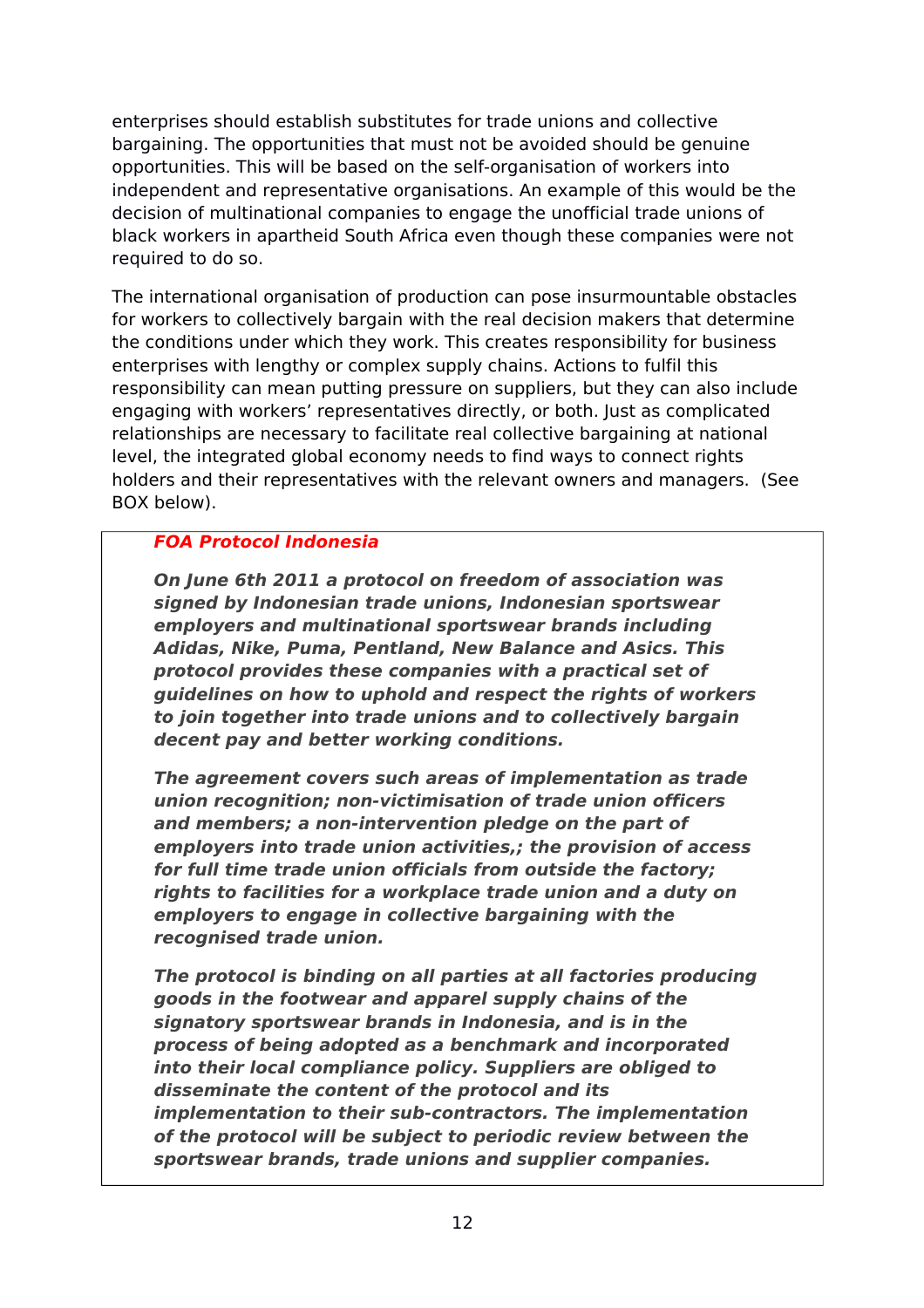## **The Scope of Responsibility**

The UN Framework and Guiding Principles establish that responsibility of business enterprises for adverse impacts on human rights is recognised in three ways: 1) by causing adverse impacts; 2) by contributing to adverse impacts; and 3) by being linked to adverse impacts through a business relationship. This third way captures the situation where the adverse impact is caused by another business enterprise or entity but can be linked to the business. The second and third ways that responsibility is recognised are particularly appropriate for considering labour practices in supply chains. Contributing to adverse impacts would include being one of several parties causing the adverse human rights impact. This means that the existence of other customers does not eliminate responsibility for the adverse impacts caused by the business relationship between a business enterprise and its supplier.

Contributing to adverse impacts may also mean causing or encouraging, or enabling another party to violate human rights. An example would be the imposition of inadequate compensation on suppliers that cause the suppliers to violate the human rights of workers to bargain collectively. Responsibility cannot be limited to any "tier" in the supply chain. Responsibility is created by the adverse impact.

Moreover, responsibility is not determined by the amount of leverage the business enterprise may have over its supplier. The amount of "leverage" of a business enterprise is not a consideration where the business enterprise has caused an adverse impact. The Guiding Principles are clear that leverage is only a factor in how a business enterprise addresses its responsibility when it contributes to, or is linked to, an adverse impact. In cases where the business enterprise has caused an adverse impact, then it must stop doing harm and remediate the harm that it has done. Leverage comes into play where, for example, the business enterprise has contributed together with other business enterprises to adverse impacts, such as in the course of sourcing from the same supplier. The business enterprise can seek to increase its ability to address these adverse impacts, for example, by working with the other business enterprises that have also contributed to the adverse impacts.

In cases where the enterprise has neither caused nor contributed to, but is linked to adverse impacts, it should use its leverage so that the entity causing the adverse impact changes its wrongful practices.

The responsibility of business enterprises under the Guiding Principles extends to the adverse human rights impacts with which they are involved wherever these impacts occur. This means business enterprises have responsibilities with respect to the workers in their supply chain that they must address. This includes the failure of their suppliers to respect workers' human rights.

The following section sets out what it means for any business enterprise to respect the right of workers to join or form a trade union and to bargain collectively.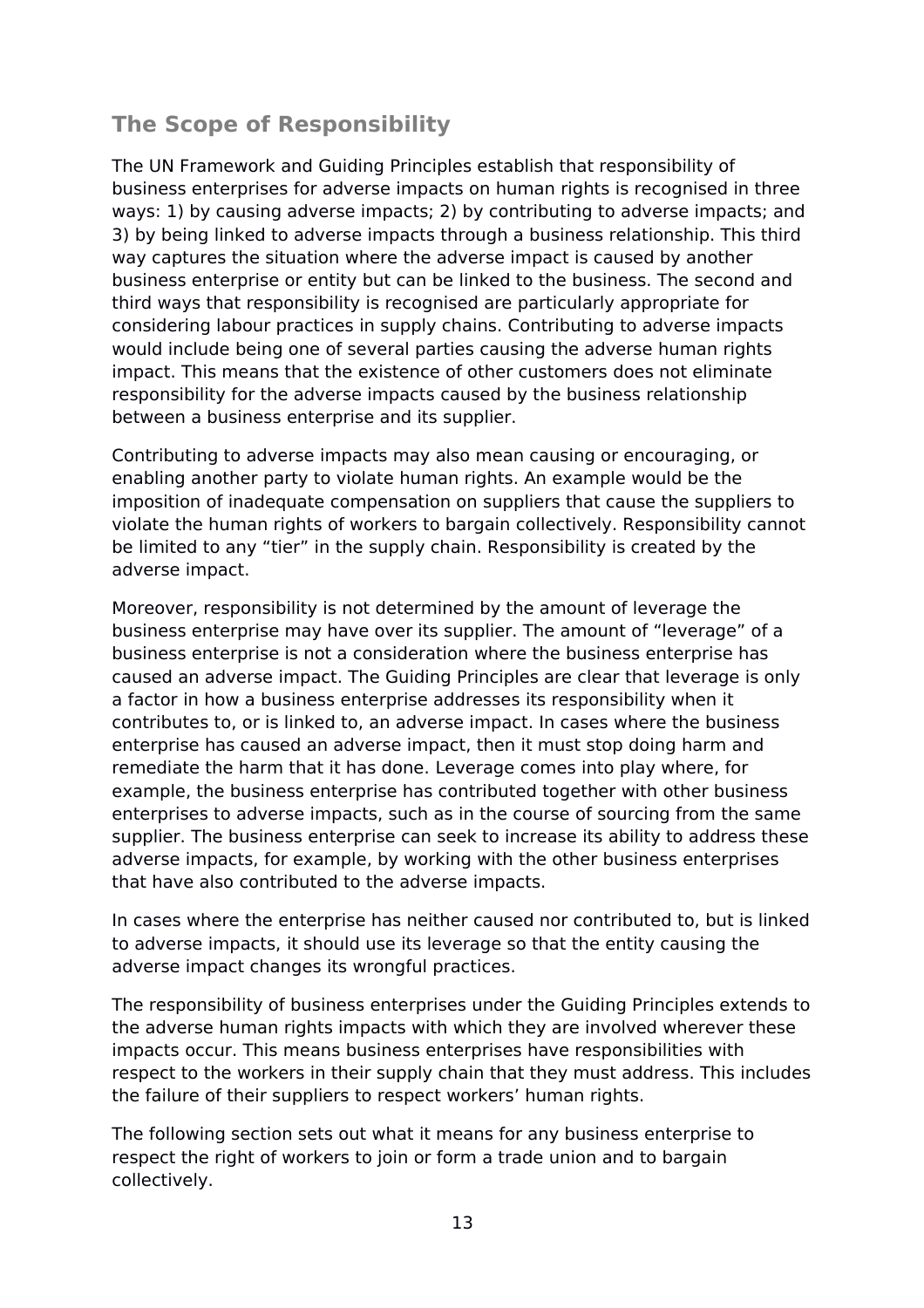# **Part 3**

**The application of the UN Guiding Principles by business enterprises with respect to these human rights: Policy Commitment, Due Diligence, and Remediation**

## **3.1. A Policy Commitment**

A policy commitment on the right of workers to form or join trade unions and collective bargaining requires, in the first instance, a statement of intent and a robust policy document. In line with UN Guiding Principle No. 16, this should be approved at the most senior level of the business enterprise. Informed by relevant internal and/or external expertise, it should stipulate the enterprise's human rights expectations of its own personnel, other business enterprises directly linked to its business operations, products or services, and be both publicly available and communicated internally and externally..

**A draft policy commitment is provided in the box below.** 

**(Company name) recognizes that all the workers performing work for the company.... have the right to form and join unions of their choosing without distinction, and without prior authorization. It further acknowledges that this right should not be restricted based on occupation, sex, colour, race, beliefs, nationality, political opinion, age, migrant status, contract type, probationary or training status, or location in export processing zones. (company name) will refrain from any practices likely to discourage workers performing work on its behalf from exercising their human right to join or form trade unions and to bargain collectively the conditions under which they work. (company name) will not refuse any genuine opportunity to bargain collectively with workers who want to do so, irrespective of whether they are employed directly or by other business enterprises directly linked to its business operations, products or services, and will endeavour to ensure that work on behalf of the business enterprise is performed within a legal framework where the right to form or join a trade union and to bargain collectively can be protected.**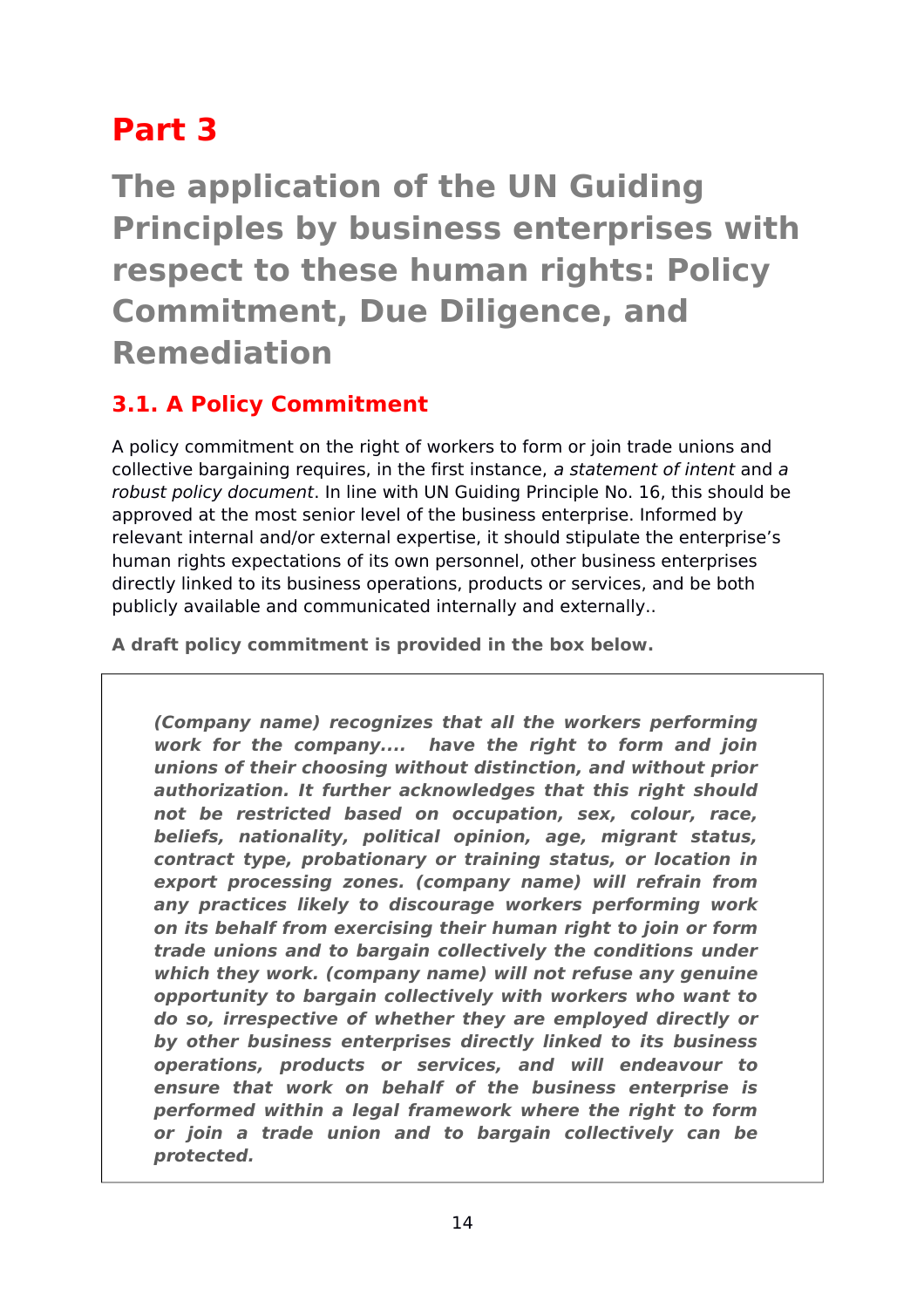## **3.2. Due Diligence**

The concept of "due diligence" in the UN Framework and its Guiding Principles is considered to be an on-going process undertaken by a business enterprise to identify, prevent, mitigate and account for how it addresses actual and potential adverse human rights impacts.

The best way to identify actual and potential adverse impacts on specific human rights is to first understand how adverse impacts are caused by business enterprises. This section will consider the most important ways that adverse impacts are caused for each of the two human rights under consideration.

An important consideration is that many business enterprises would prefer not to deal with a trade union representing their workforce and do not want to bargain collectively. However, the management of business enterprises may not fully appreciate the extent to which opposing trade union organising and collective bargaining can constitute a direct violation of human rights.

Anti-union behaviour by management can instil fear that effectively prevents workers for exercising these rights. Where there has been antiunion behaviour by management, the presumption that workers do not want to be represented by a trade union is unwarranted. Due diligence must reflect an understanding that anti-union behaviour can have adverse impacts.

The adverse impact of anti-union behaviour by the business enterprise itself would, by definition, be caused by the business enterprise. Anti-union behaviour by a business enterprise can have impacts in its business relationships such as in its supply chain. Moreover, a business enterprise may cause or contribute to anti-union behaviour in its supply chain where suppliers believe that anti-union behaviour is necessary to meet its contractual obligations with respect to price or deadlines, or enter into or continue a business relationship with the enterprise.

It is widely understood that due diligence means that actions should be commensurate with the risk involved. Less appreciated is that the risk is not the risk to the reputation of the business enterprise but the risk to workers who wish to exercise their human rights.

In recent years there has been a burgeoning industry of enterprises selling "social auditing" of supply chain workplaces. This has become the standard Corporate Social Responsibility (CSR) practice in such labour intensive industries as garment and footwear, electronic assembly and agriculture. The social auditing approach is controversial for various reasons. Disappointing results with "check list" auditing has led to the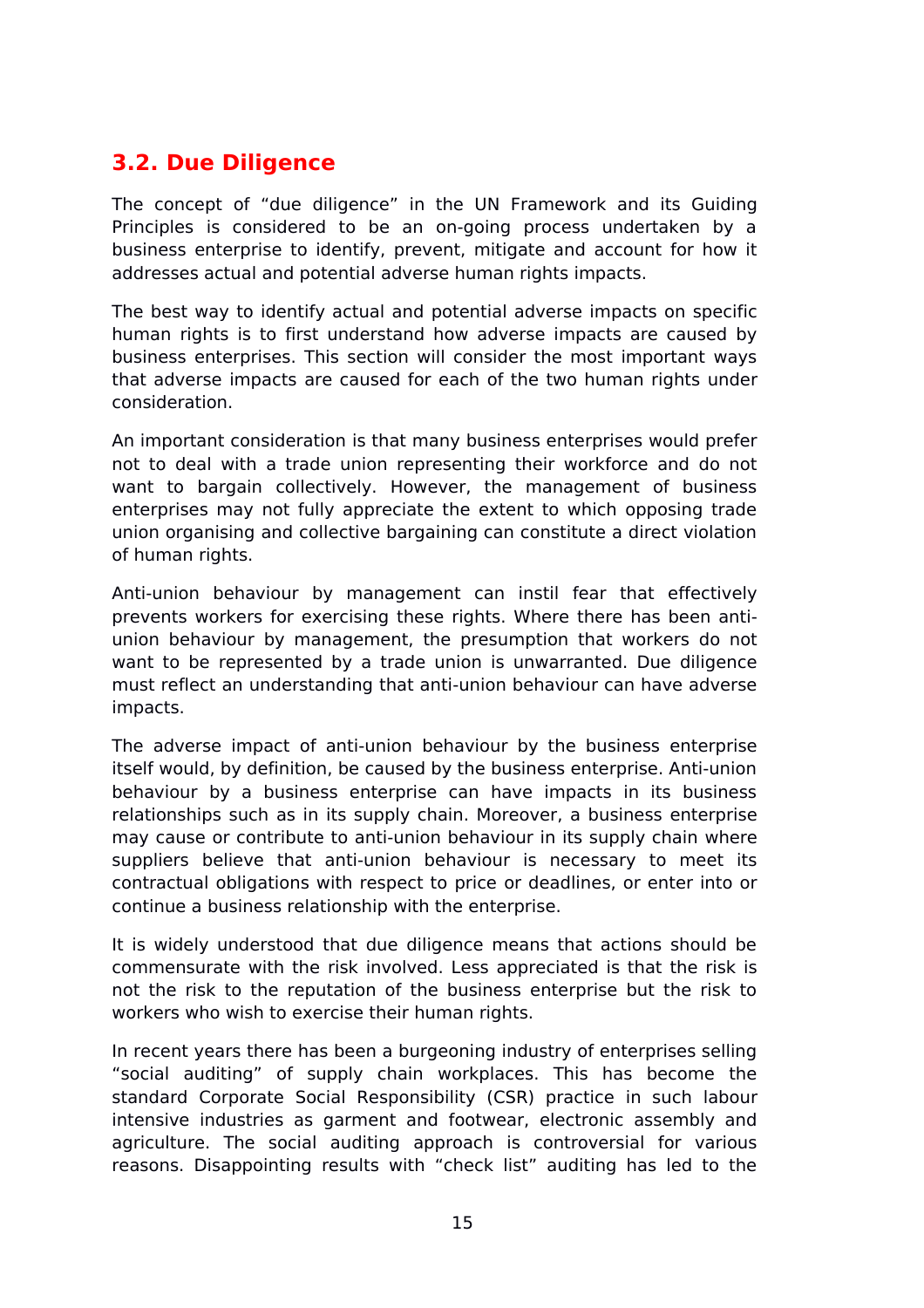promotion of new approaches based on involving workers directly in workplace investigations, changing the purchasing practices of sourcing business enterprises or in capacity building for suppliers and local organisations including trade unions. An integrated approach which includes the promotion of mature industrial relations is needed to replace the narrow social auditing model.

It is important that "social auditing" not be seen as a substitute for public labour inspection. However social audits can be seen as a form of due diligence, provided that current practices and assumptions are changed in order to bring them into line with the UN Framework and the Guiding Principles. This would require a better appreciation of the implications of the distinction between the state duty and the responsibility of business. Today, social auditors attest that freedom of association is respected in countries where the government does not adequately protect this right or where its exercise is illegal. How business enterprises cause adverse impacts on the realisation of these rights is overlooked. Moreover, a much better understanding is developing of the weaknesses in the techniques used by social auditors which only rarely take account of the fear of workers as a factor, failing to recognize when workers have been coached or intimidated into giving particular responses to audits or excluding workers entirely from the process.

Due diligence is more than identifying actual and potential adverse impacts. Transparency with respect to its business relationships can be critical to an enterprise seeking to practice due diligence. In industries characterized by complex and lengthy supply chains due diligence involves disclosure of the supply chain by the sourcing business enterprise.

Due diligence also means avoiding these impacts and mitigating them where they are not avoided.

The following consideration of due diligence is based on the assumption that most anti-union behaviour can be avoided. There will be other situations where business activities have an adverse impact on these human rights that are not the result of anti-union behaviour. For instance, changes in operations may result in workers losing their collective bargaining relationship. The responsibility of business enterprises for adverse impacts of these rights is not removed because the decisions were made for purely economic reasons. However, in these situations the mitigation and remediation of these adverse impacts may be more appropriate.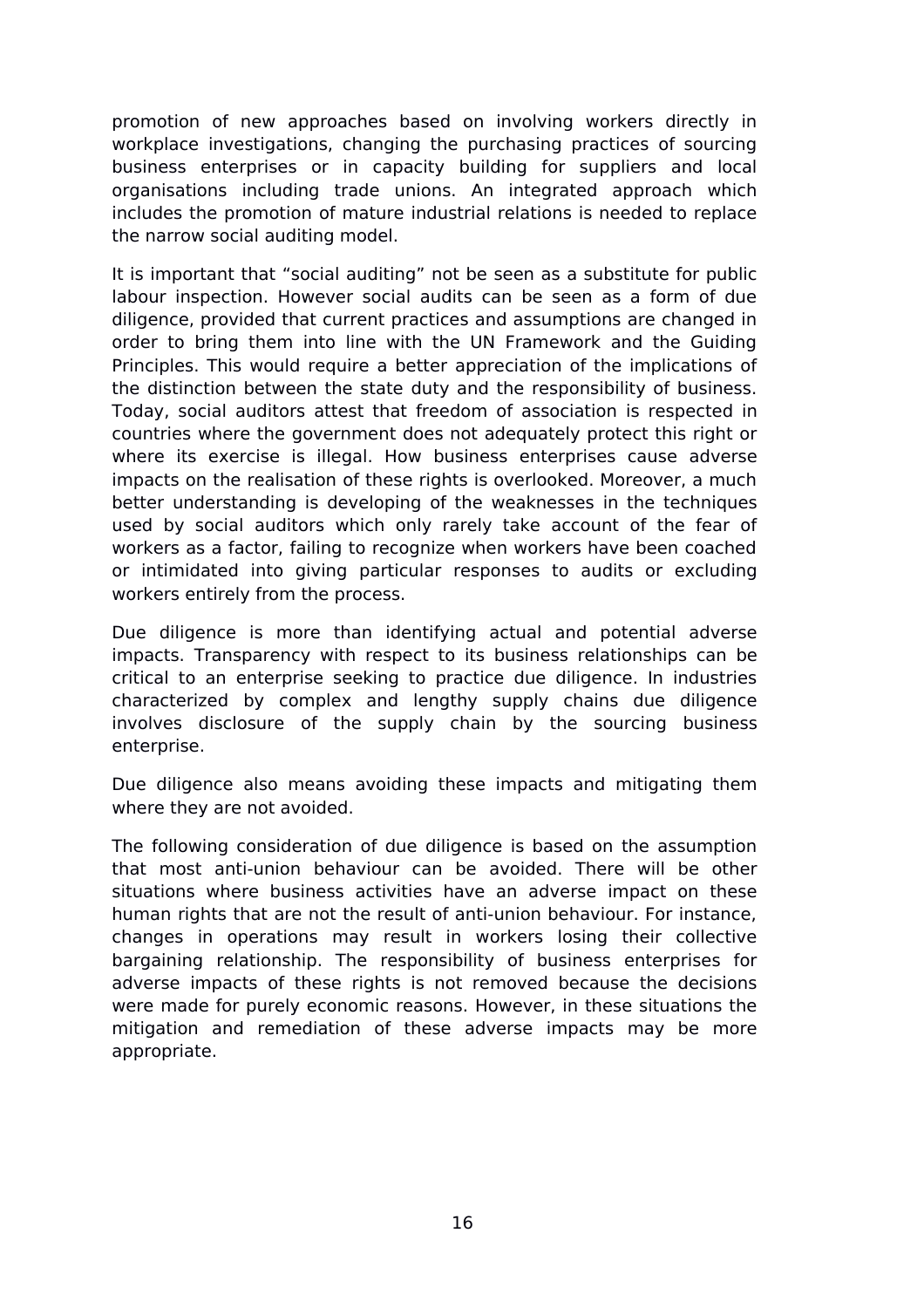## **3.2.1. Due Diligence and the Right to Form or Join a Trade Union**

Due diligence with respect to the right to form or join a trade union must be based on an understanding of how adverse impacts on this human right are caused. The three most important ways are: 1) The failure of the state to perform its duty to protect the right; 2) The active violation of this right by employers; and 3) The organisation of economic activity that prevents this right from being realised.

### **1. The failure of the state to perform its duty**

The failure of a state to protect workers who seek to form or join a trade union or to bargain collectively is not limited to inadequate legislation or its application. Governments place obstacles in the way of workers joining trade unions and restrictions on trade union activities for various reasons, including at the instigation of employers. In extreme cases trade unions are repressed. State failure can include: putting in place legal or administrative obstacles for the registration of trade unions; providing an inadequate framework for the organisation of collective bargaining; and failing to provide remedy for workers whose rights are violated.

Due diligence involves identifying countries in which the business enterprise conducts activities or where its business relations, such as its suppliers, conduct activities and where the government does not adequately protect the right of workers to join or form a trade union.. Although there are a few countries where trade unions are completely banned, in most countries workers will have some ability to organise. The purpose of this aspect of due diligence would be to understand the extent to which the business enterprise can respect this human right. In many countries where the state does not do its duty, business enterprises will have considerable room to respect this right without contravening the law. For example, in countries where enterprises are not obliged to recognise a union, unless the union has first complied with requirements which are so onerous in nature as to effectively deny workers their right to be represented by a trade union, the enterprise may choose to recognise the trade union without obliging it to fulfil such requirements, if workers have freely chosen to join it.

### **2. Active violations by employers**

For various reasons many business enterprises seek to avoid dealing with trade unions. Opposition to trade unions by management can take on a strong emotional and ideological character. Instead of accepting trade unions as representative organisations, management treats trade unions as "third parties" that inject themselves between the management and the employees. A wide range of policies and practices are used by business enterprises to discourage workers from seeking to form or join trade unions or to avoid having to recognise a trade union. Many of these policies and practices are intended to instil fear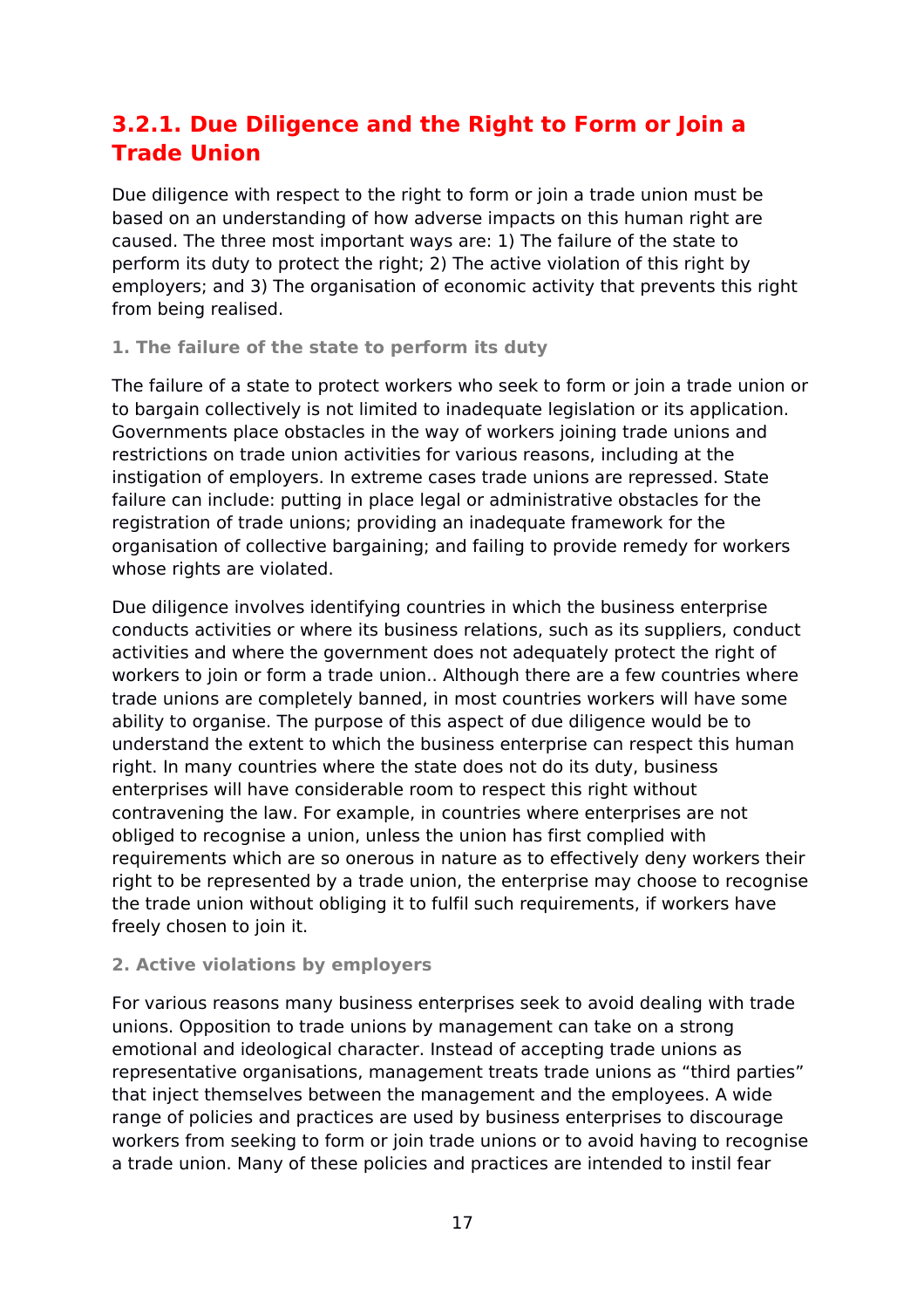which can be an insurmountable obstacle for workers in forming or joining a trade union. All of the policies and practices described in this section constitute violations of human rights. They include:

Interrogation or surveillance of workers concerning their support for trade unions;

Surveillance of trade union activities;

Intimidation of workers by threatening the loss of their livelihood;

Intimidation of vulnerable workers such as migrant workers;

Physical intimidation of trade union supporters;

Screening for trade union supporters during recruitment;

Creating, circulating or using "blacklists" of trade union supporters

Dismissal of trade union supporters;

Discrimination against trade union supporters through demotions, less favourable assignments, less favourable conditions of work, reduction of wages, benefits, opportunities for training, transfers, and relocation;

Non-extension of employment contracts to trade union supporters on fixed term and temporary employment;

Interference in the decision process by which workers choose whether to be represented by a trade union or by which they choose among different trade union organisations;

Anti-union campaigns and "union avoidance" activities, including by engaging professional consultants;

Actively pursuing legal and administrative delays in the process by which trade unions obtain recognition;

Isolation of workers from trade union organisers/ representatives, including where workers live on premises owned by the company or where work is performed in places where access is restricted such as private business complexes or export processing zones (EPZs);

All of the above constitute deliberate violations of a human right.

In addition to the above list there is a range of activities that involve the employer establishing or promoting alternatives to trade unions.

Sometimes employers create joint labour management committees, employee councils or other structures that require worker representatives. The danger is that these structures and the "worker representatives" serving on them become substitutes for independent and representative trade union structures. They can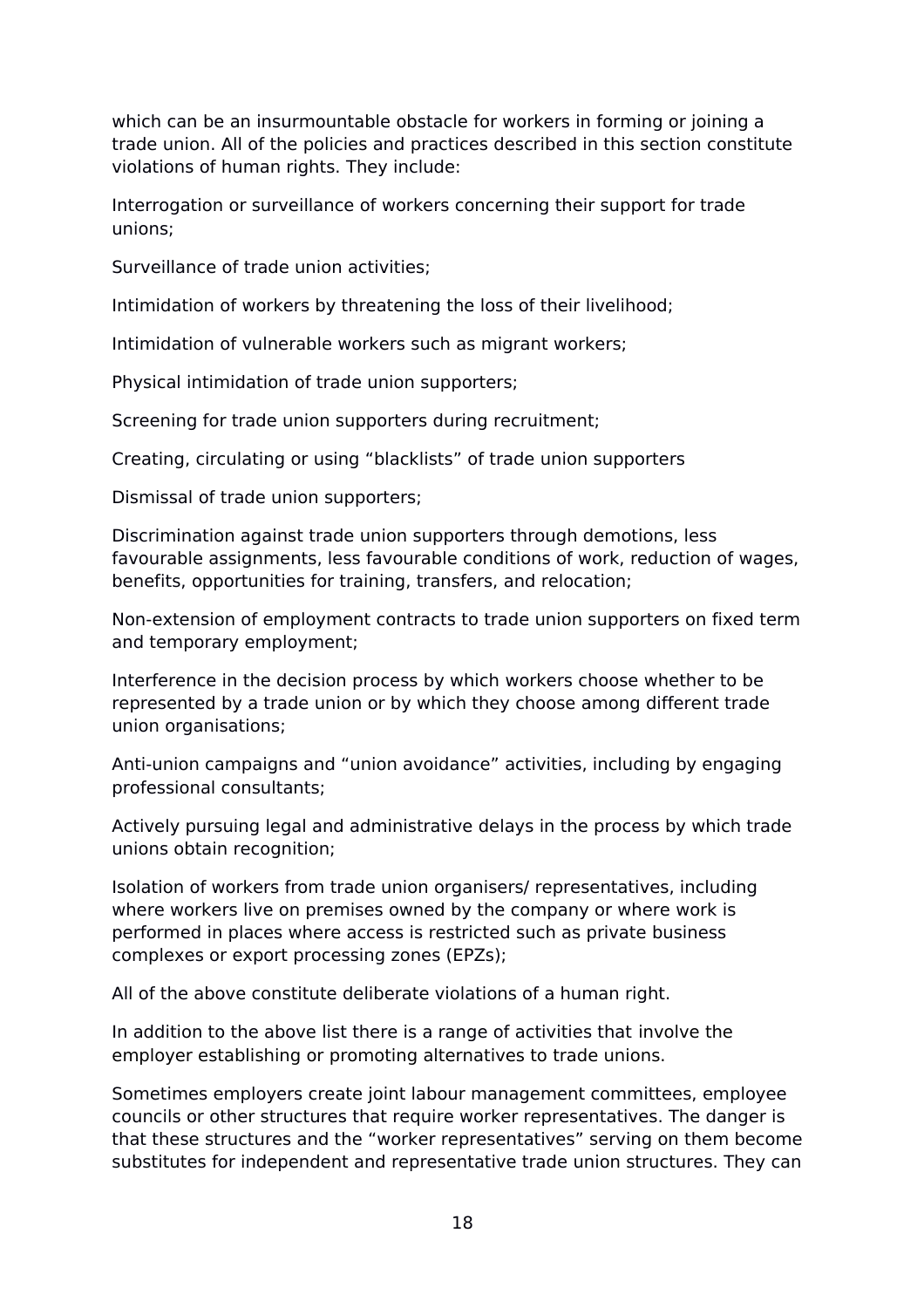also become obstacles for workers seeking to form or join their own organisations.

Sometimes these practices are not intended to discourage workers from forming or joining trade unions. They can also be part of an effort to show that freedom of association is respected in countries where the government does not protect this right. This has the effect of redefining freedom of association in these situations so that the term refers to practices that seek to achieve the positive effects of industrial relations, but without respecting the relevant human rights.

ILO Convention No. 135 (Workers' Representatives) provides important guidance on this issue. It defines "Worker representatives" as

"(a) trade union representatives, namely representatives designated or elected by trade unions or by members of such unions; or (b) elected representatives, namely representatives who are freely elected by the workers of the undertaking in accordance with provisions of national laws or regulations or of collective agreements and whose functions do not include activities which are recognised as the exclusive prerogative of trade unions in the country concerned."

Where there is reason to believe that the business enterprise is misusing worker representative structures to avoid or hinder trade unions, the business enterprise should make a clear written and verbal statement to workers that they have the right to join the trade union, and that the worker representative structure in question does not replace this. Business enterprises should work with trade unions and workers' rights organizations to see to it that the language and delivery is appropriate.

Where the business enterprise identifies any of the above human rights violations in its own operations or in those of business enterprises directly linked to its business operations, products or services, then they must be stopped. Actions to remediate the adverse impacts must also be taken. In line with Article 1 Convention No. 98 and Article 1 Convention No. 135, under which workers and their representatives "shall enjoy protection against acts of anti-union discrimination", business enterprises should publicise their commitment to these principles (which can be enshrined in national law, corporate codes of conduct and global framework agreements), verbally (for instance at workforce assemblies) and in written form (for instance issued with the wage slip).

The following examples illustrate types of instruments which can be agreed: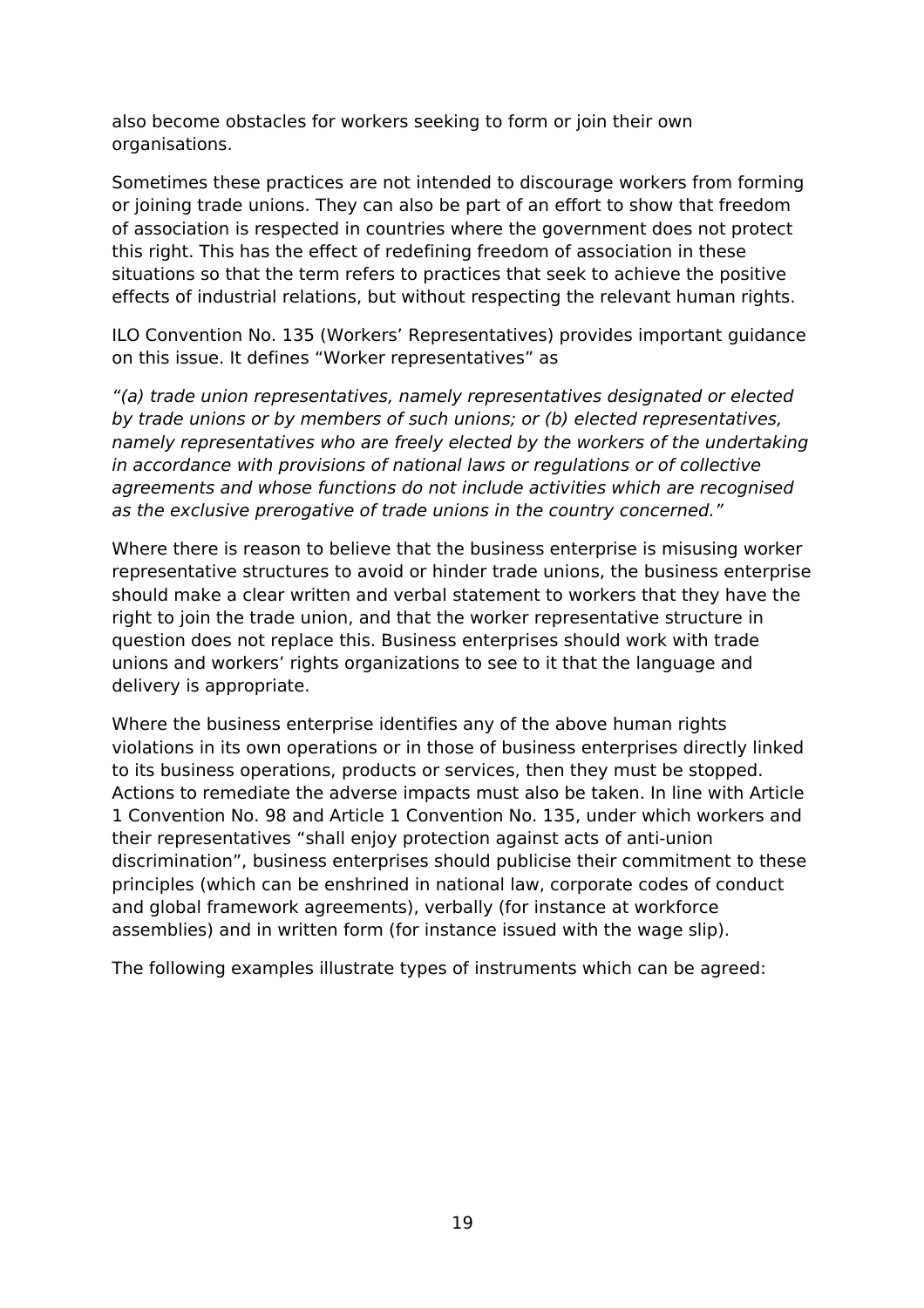### **Statement issued by Russell Athletic to the workers in its Honduran factories**

**"(Company name) respects the right of workers to form or affiliate to organizations of their choice, including trade unions, and to negotiate a collective bargaining agreement. (Company name) respects the right of workers to form or join trade unions, and to negotiate collective agreements, and will not interfere in any way in these worker activities. (Company name) will not intervene in workers' decisions to become members of an organization, or in their participation in any organization. Company employees will not be subject to any discrimination or disciplinary or punitive action. Any supervisor or manager who fails to adhere to this policy will be disciplined. (Company name) guarantees that the representatives of said organizations can have access to its employees. Further, (company name) will implement each agreement that it makes with workers' organizations."**

### **Statement issued by the Managing Director of Compagnie Mauricienne de Textile Ltée to its employees**

**Compagnie Mauricienne de Textile Ltée (CMT), in accordance with national and international law and the codes of conduct of its buyers governing freedom of association, hereby guarantees all employees of Compagnie Mauricienne de Textile Ltée (CMT) the right to join or to form a union of their choice for the purposes of bargaining collectively with Compagnie Mauricienne de Textile Ltée (CMT) on working terms and conditions.**

**Compagnie Mauricienne de Textile Ltée (CMT) will not discriminate against any employee nor victimise any employee for exercising this right. Furthermore Compagnie Mauricienne de Textile Ltée (CMT) will adopt a positive attidtude towards any trade union organisers granted access for the purposes of talking about the benefits of trade union membership.**

**Compagnie Mauricienne de Textile Ltée (CMT) also undertakes to permit the formation of an organising committee in the factory free of hindrance or interference or victimisation of the members of such a committee.**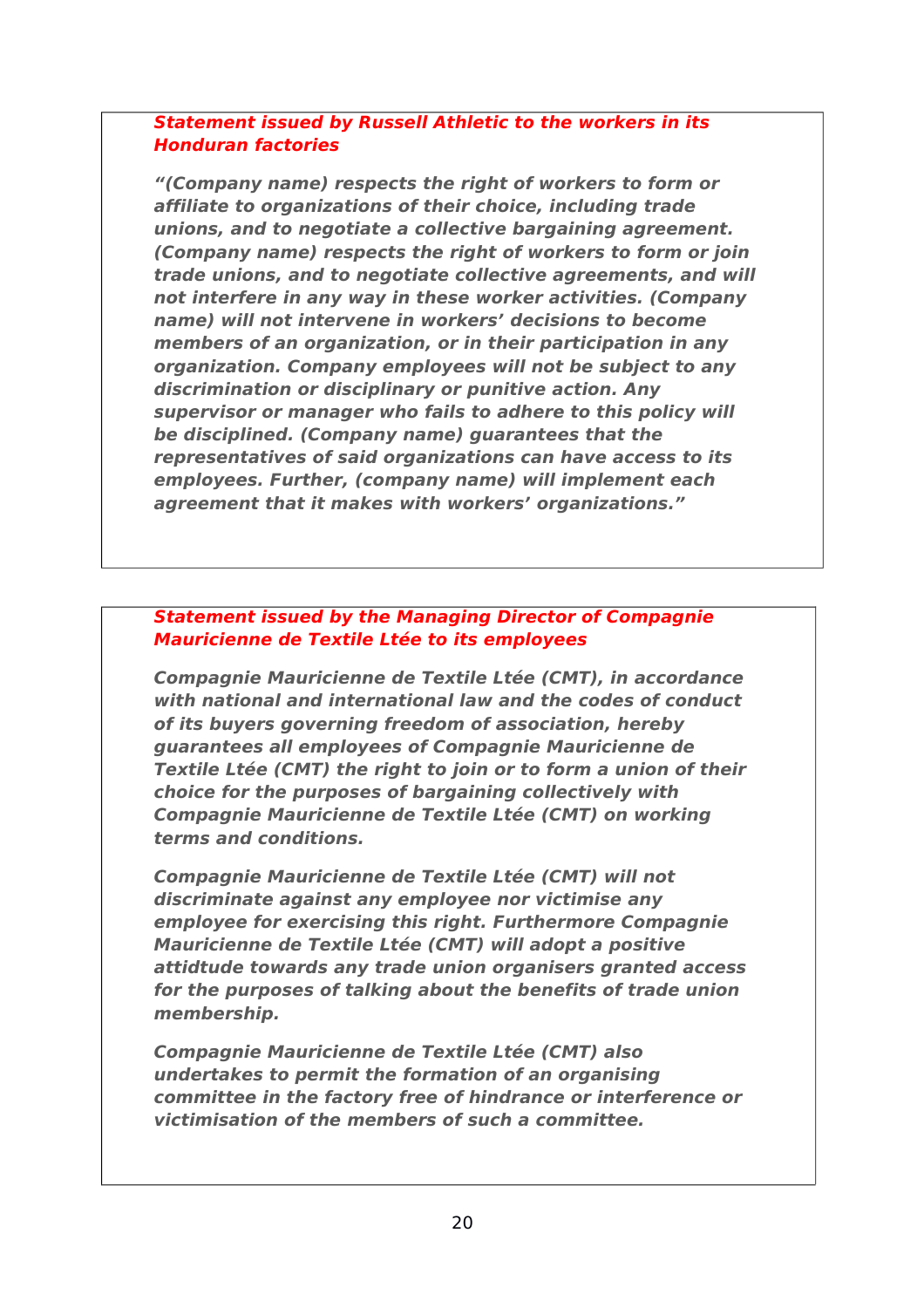#### **Trade Union Access Agreement**

**Representatives of a union who are not employed in the workplace, but whose union has members, or workers aspiring to become members, in the workplace shall be granted access to provide information and answer workers' questions about the union provided that this does not impair the enterprise's efficient operation. When workers reside on the premises of the factory, company or industrial zone, suitable arrangements shall be made to allow onsite access after working hours, even if the trade union does not have members employed by the factory. The parties should discuss practical arrangements for such meetings in advance of the period of access actually beginning. Consideration should be given to establishing an agreement, preferably in written form, on such access arrangements. Such an agreement could include:** 

- **the union's programme for where, when and how it will access the workers on site and/or during their working time; and**
- **a mechanism for resolving disagreements, if any arise, about implementing the agreed programme of access.**

### **3. The Organisation of economic activity**

Employers actions can have adverse impacts on the realisation of the right to form or join a trade union where the intention to thwart the exercise of this right is not always clear or is not present. As noted earlier, one of the most important considerations is the ability of employers to avoid the legal obligations of the employer, including those involving recognition of trade unions.

Increasingly the organisation of economic activity is interfering with the right of workers to join unions. Increasingly complex supply chains and outsourcing of work enable business enterprises to avoid any obligations to the people who perform work on their behalf. In some cases workers lose their trade union recognition and their collective bargaining relationship when their work is contracted out to another business enterprise.

Due diligence should seek to determine whether work is being performed within an institutional and legal framework in which the right of workers to join or form trade unions is respected and can be protected. Due diligence should first seek to identify situations where work is not being performed in a direct, open-ended and legally-recognised employment relationship. Any use of fixed term or temporary work must be according to criteria that justify these arrangements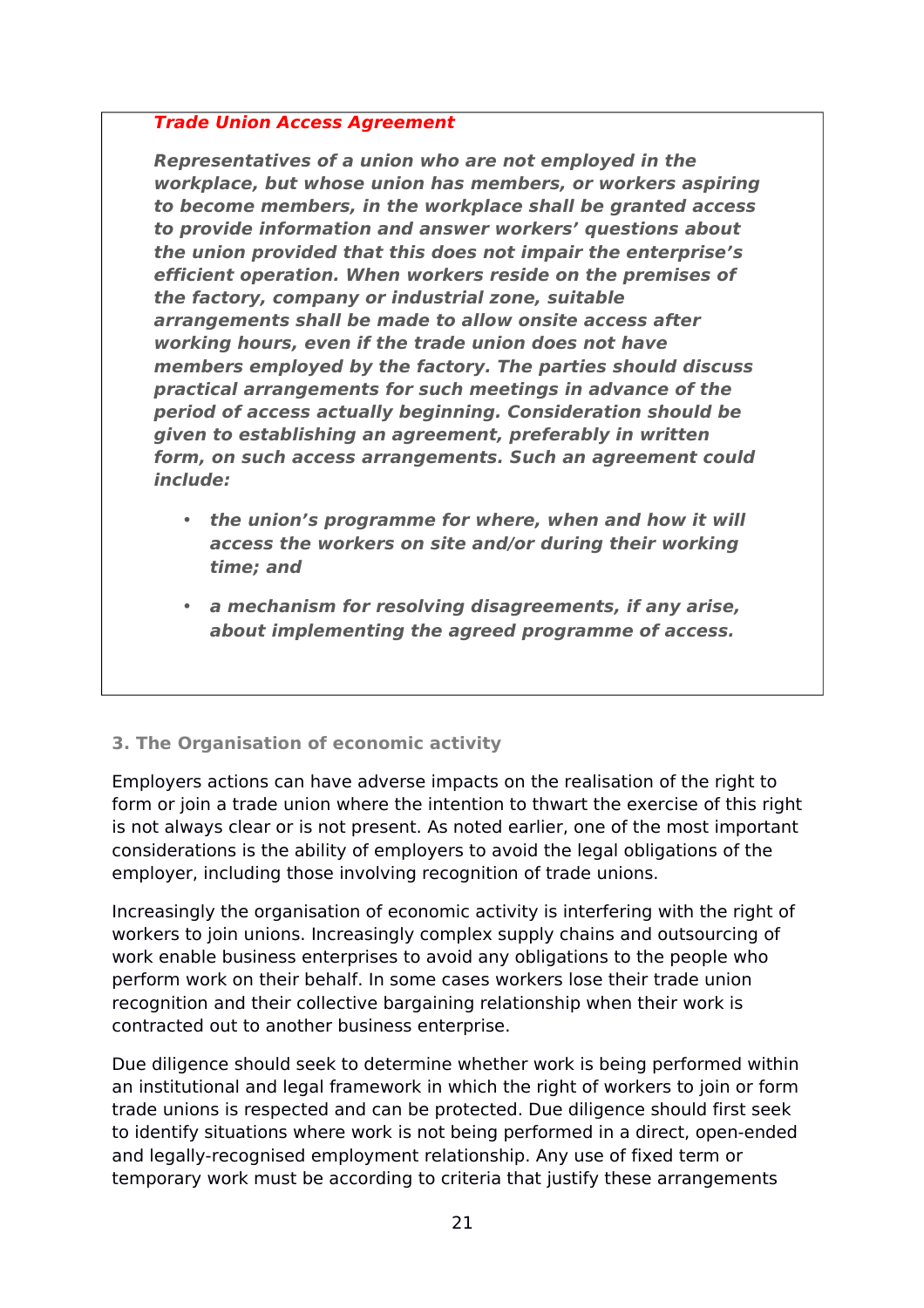only on exceptional basis. Moreover there must always be an identifiable and legally recognised organisation capable of fulfilling the responsibilities of the employer.

Because in national practice the legal framework for collective bargaining is based on the employment relationship, workers who are employed through intermediaries such as employment agencies are effectively denied their right to bargain collectively with the enterprise that controls the conditions of their employment. Due diligence should seek to determine whether there is excessive or inappropriate use of labour supplied through intermediaries, which can be also used to weaken or destroy existing collective bargaining structures in the workplace.

Workers considered as being self-employed are effectively denied their right to bargain and hence may have little reason to join a trade union. Due diligence should seek to discover whether what should be an employment relationship is being disguised as self-employment. Workers performing work on a temporary basis are likely to be discouraged from joining or forming a trade union. Due diligence should seek to identify and eliminate inappropriate or excessive use of temporary work such as fixed term contracts and casual labour.

Due diligence provides an opportunity to demonstrate respect for a wide range of human rights that are protected by labour and employment law.

### **A global agreement on the importance of the employment relationship**

In December 2010 three Global Union Federations signed a Global Framework Agreement with French-based multinational GDF SUEZ. One of the clauses in this agreement recognises the importance of work performed in a recognised employment relationship. The clause reads as follows:**"GDF SUEZ recognizes the importance of secure employment for both the individual and for society through a preference for permanent, open-ended and direct employment. GDF SUEZ and all sub-contractors shall take full responsibility for all work being performed under the appropriate legal framework and, in particular, shall not seek to avoid obligations of the employer to dependent workers by disguising what would otherwise be an employment relationship or through the excessive use of temporary or agency labour... Companies will ensure that workers are not classified as self-employed when working under conditions of direct employment (bogus self-employment). GDF SUEZ expects its partners to apply comparable principles and regards this to be an important basis for a lasting business relationship".**

The three Global Union Federations are: Building and Wood Worker's International (BWI); International Federation of Chemical, Energy, Mine and General Workers' Union (ICEM – now IndustriALL); and Public Services International (PSI).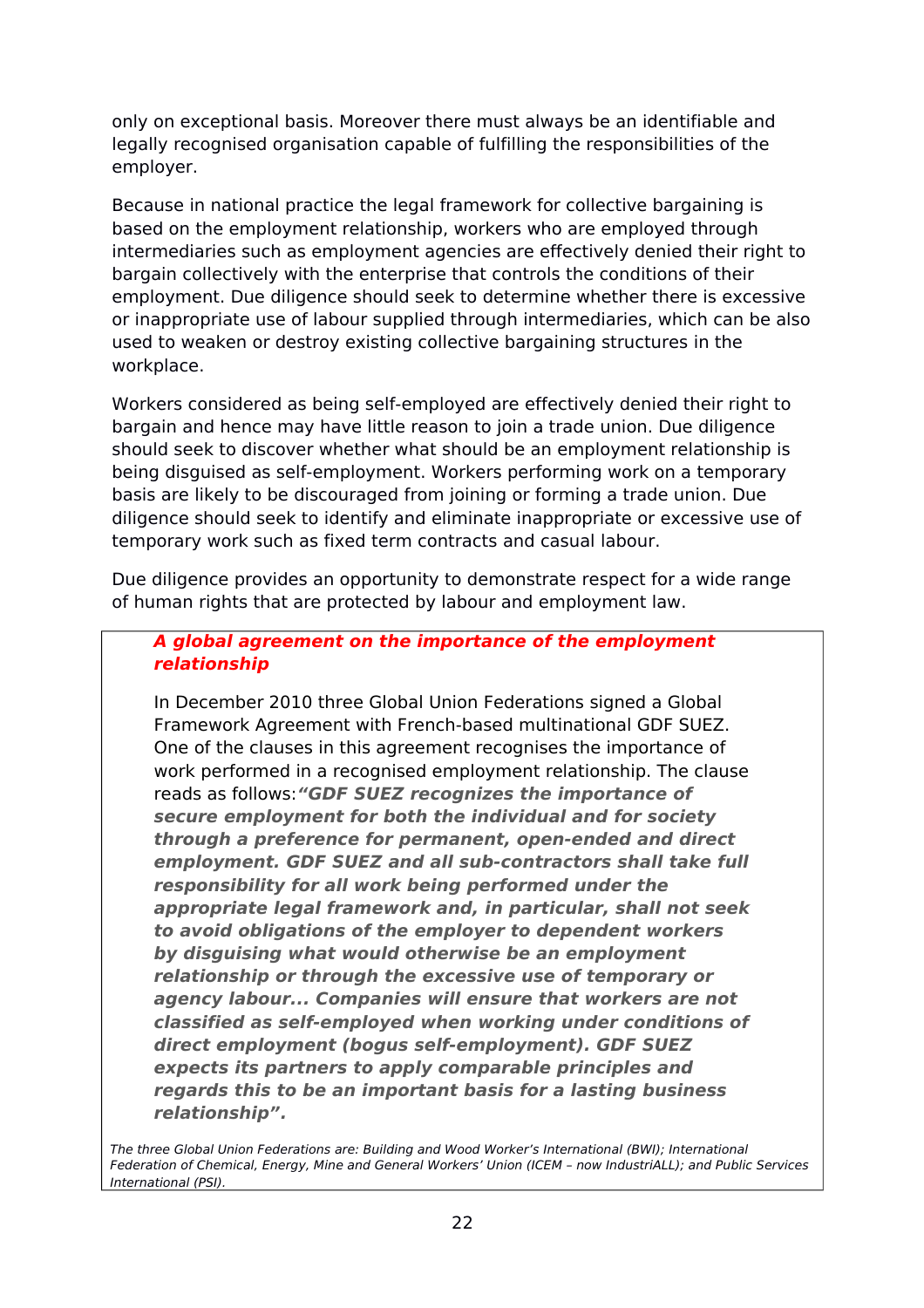In exercising due diligence, the business enterprise should identify situations where actions have been taken to avoid a direct open-ended and legallyrecognised employment relationship with the intention of discouraging workers from exercising their right to join or form trade unions. They should also identify situations where actions taken by the business enterprise have resulted in an adverse impact on the right to join a trade union even though this was not the intention. In both instances the business enterprise has a responsibility because of the adverse impacts that are created. With respect to changes in operations where transfers or restructuring have adverse impacts on these human rights, the business enterprise needs to mitigate these adverse impacts. In this respect the international expectations of responsible behaviour set forth in the OECD Guidelines for Multinational Enterprises (Chapter V, Paragraph 6) and the ILO Tripartite Declaration of Principles Concerning Multinational Enterprises and social policy (Paragraph 26) are especially important.

## **3.2.2. Due Diligence and the right to collective bargaining**

Due diligence with respect to the right to bargain collectively must be based on an understanding of the wide range of activity that this human right encompasses and what is essential in order for this right to be realised. The scope of collective bargaining is wide. It includes all negotiations that take place between a business enterprise and a trade union to determine working conditions, terms of employment and procedural matters. It can involve multiple business enterprises and/or employer organizations, and it can include workers in an entire sector or in a specific (global) supply chains. The outcome of collective bargaining is usually in the form of written agreements that are intended to be binding on both parties, whether or not they are enforceable in courts. The failure to implement an agreement can mean that there is a failure to respect this right.

The human right to bargain collectively belongs to workers and it is for this reason that the legal framework for collective bargaining in many systems set conditions under which employers are obliged to bargain. The outcome of collective bargaining is arrived at voluntarily by the parties, but it is not optional for business enterprises to enter into bargaining.

In order to respect the right to collective bargaining, the business enterprise must not refuse any genuine opportunity to bargain collectively. In countries where the law and practice does not provide a well-defined framework for bargaining, then the business enterprise must be prepared to bargain under a wider range of structures. No groups of workers, including, for example, workers in Export Processing Zones, workers with temporary fixed-term contracts, workers supplied by an agency or migrant workers, should be deprived of their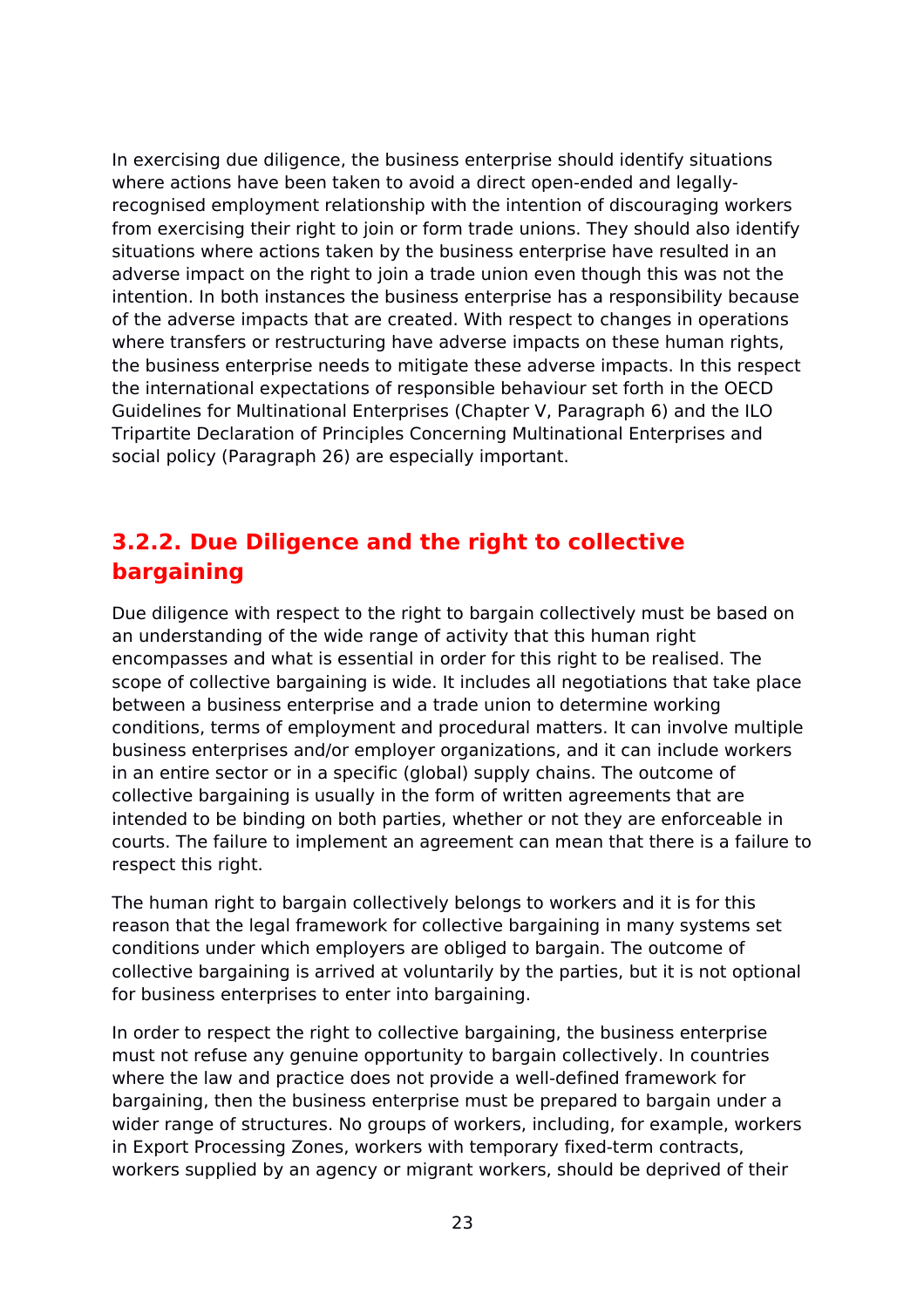right to bargain collectively. In situations where the law prohibits some categories of workers, such as migrant workers, from joining recognised trade unions, the business enterprise should explore other means to respect their rights.

Among others, the business enterprise should explicitly mention migrant workers in policy statements, and that references to migrant workers should focus on their human rights and not their legal status, and that standards applied to migrant workers are based on international instruments and not just on national law, which often offers less protection to migrant workers.

The business enterprise must bargain in good faith, and exercise due diligence that the business enterprises in its supply chain do the same. This means that the business enterprise must accept that it has a duty to bargain. The duty to bargain in good faith means making every effort to reach an agreement through genuine and constructive negotiations. Refusing to respond to claims and unjustified delays in holding negotiations violate the right to collective bargaining.

Business enterprises should not undermine trade union(s) by negotiating directly with individual workers or by offering better terms to non-union members under individual agreements. Nor should the business enterprise create other structures, formal or informal, outside of the collective bargaining relationship to deal with problems or issues that should be dealt with by management and the trade union, including through collective bargaining. The business enterprise should not bargain with worker representatives in structures that were not created for the purpose of collective bargaining. The business enterprise should not reach agreements with non-representative labour organisations in order to avoid genuine collective bargaining.

The business enterprise must provide facilities to enable collective bargaining to take place. Workers must have the ability to meet with their representatives to decide their positions. The business enterprise must provide the workers or their representatives with sufficient information to enable the workers to have a true and fair view of the performance of the entity or of the enterprise as a whole.

Collective bargaining can take place at various levels depending on national law and practice. The right to bargain collectively applies regardless of which level or levels that have been agreed between representative organisations of workers and employers. For example, collective bargaining may take place at the enterprise level or at the sectoral (industry) level or some combination of levels.

Business enterprises should accept that the right to collective bargaining involves a broad scope of substantive subjects including at least wages, working time and the conditions under which work is performed. This would include procedures for information and consultation, dispute resolution and the facilities to be provided workers' representatives. Business enterprises should not seek to place limits on the subjects of bargaining that would restrict this right.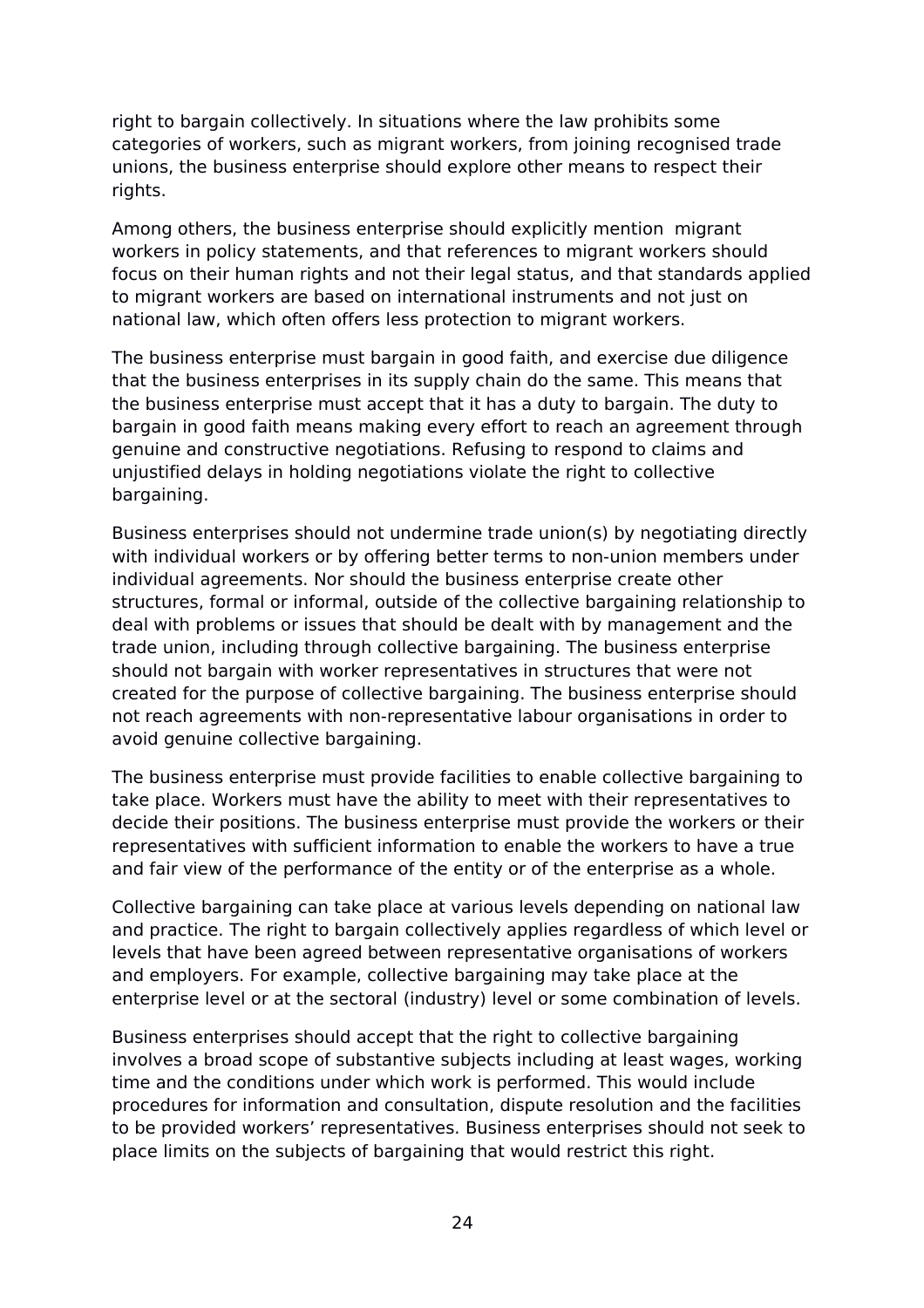Just as the right to join or form a trade union implies that trade unions have a right to exist and to conduct their activities, the right to bargain collectively implies that there is a right of workers to collectively withhold their labour. The right to strike (and to take other forms of industrial action) is recognised by the International Labour Organisation as falling within the right of trade unions to organise their activities under Article 3 of Convention No. 87. Prohibition is linked only to specific and exceptional circumstances or categories of workers. Allowable restrictions include obligations to give notice or to make decisions to strike by secret ballot. The right to strike is often provided for in national constitutions or laws, although there are many countries that do not protect this right.

There is no principle under which an employer decides on whether there is a right to strike. The maintenance of the employment relationship is a normal legal consequence of the recognition of the right to strike. In any event, business enterprises should not hire workers to replace those on strike. Moreover, workers should not be sanctioned by the business enterprise for participating in legitimate strikes. Business enterprises should refrain from using private security guards to intimidate striking workers either physically or by conducting surveillance of striking workers or of trade union activities.

## **3.3. Remediation, Remedy and Grievance Mechanisms**

The third policy and practice set out in Principle No.15, and elaborated in Principle No. 22 of the Guiding Principles, is that business enterprises have processes in place to enable remediation of the adverse impacts that they cause or contribute to. Principles No. 15 and No. 22 are part of the "second pillar" of the UN Framework which concerns the Business responsibility to respect. Remedy is also the subject of the third pillar of the UN Framework.

In countries where the law that protects the right to form or join a trade union and that provides the framework for collective bargaining is applied, there are usually legal remedies for the violation of these rights. Examples of such remedies would include the reinstatement or compensation of workers discriminated against or dismissed for trade union activity. Remedies in cases where the employer had refused to recognize the trade union or refused to bargain could include court orders requiring the employer to recognize the trade union or to bargain. Business enterprises should lead in promptly respecting the orders and comply with the legal requirements.

Business enterprises should remediate the adverse impacts that they caused or contributed to even where they are not required to do so. Business enterprises should rehire workers who were dismissed because of their trade union activities and they should endeavour to undo any discrimination against trade union supporters that have taken place. Of course, rehiring workers unfairly dismissed will not undo the damage caused by the act of dismissing them in the first place. Other actions to redress the intimidation that was created will also be necessary.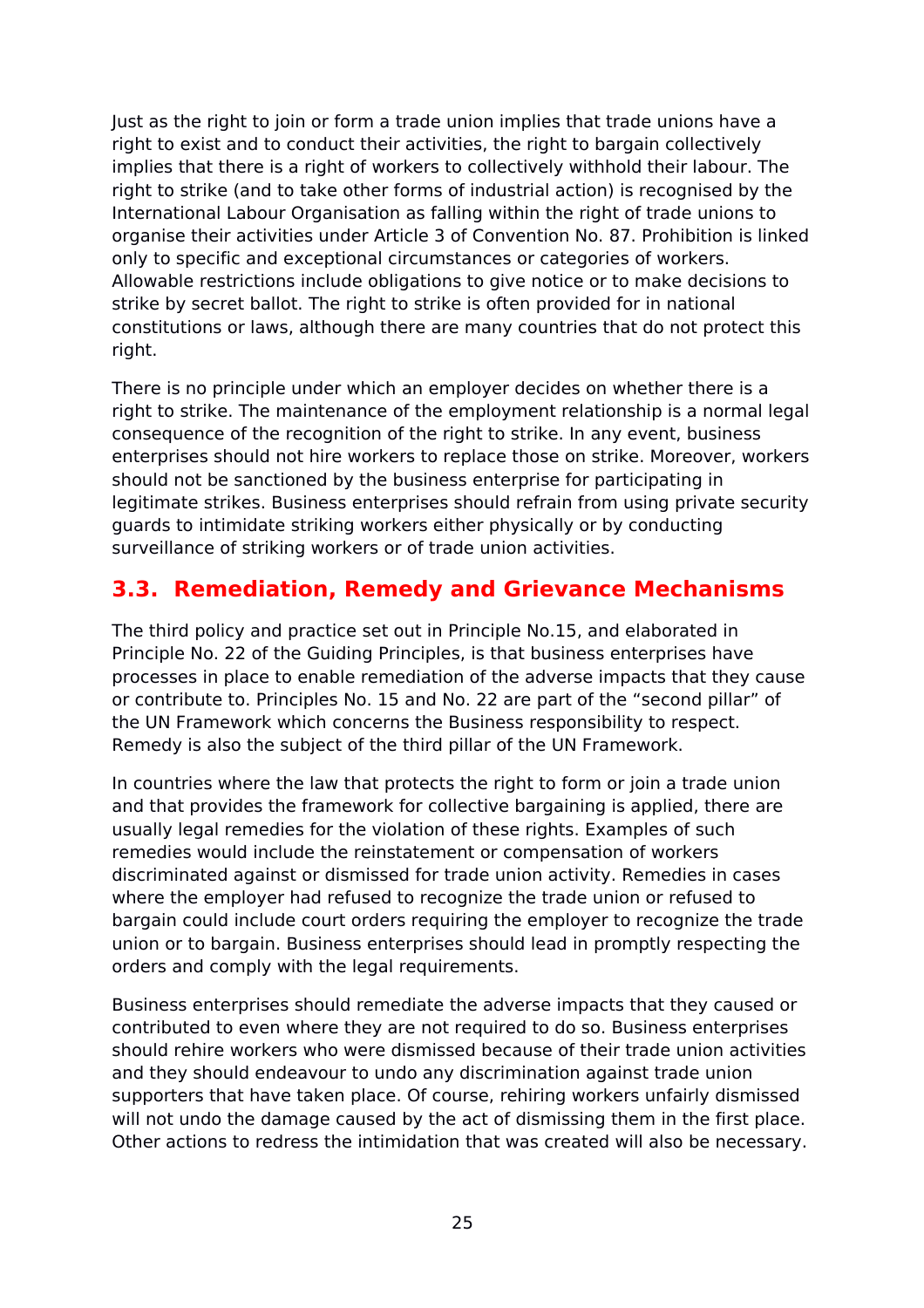Business enterprises that have sought to avoid dealing with trade unions or to bargain collectively by conducting anti-union campaigns should undertake to inform all of the workers concerned that this is not company policy and that their right to form or join trade unions will be fully respected. This should be taken seriously, with action adequate to address the fear that the anti-union behaviour generated.

### **Industrial relations and grievance mechanisms**

Industrial relations is a term that describes a system based on the independence of two parts of the business, management and workers, and is dependent on the existence of representative workers' organizations (trade unions). Industrial relations is, in itself, one of the most important non-state grievance mechanisms concerning business behaviour. Collective agreements often spell out procedures for dispute resolution that can provide remediation for rights violations. Sometimes collective agreements can provide the basis for workers' legal claims. Effective industrial relations are based on respect for the human rights under consideration here. Even when specific problems or issues are not subject to formal processes, the change in the power relationship between the employer and the workers where a trade union exists contributes to the respect of human rights.

The UN Guiding Principles recognise the importance of industrial relations and collective bargaining. The commentary to Principal No. 29 states that:

"Operational-level grievance mechanisms can be important complements to wider stakeholder engagement and collective bargaining processes, but cannot substitute for either. They should not be used to undermine the role of legitimate trade unions in addressing labour-related disputes, nor to preclude access to judicial or other non-judicial grievance mechanisms."

In recent years, practices have developed of using relationships based on industrial relations to address adverse impacts on the human rights of workers including the right to join or form trade unions or to bargain collectively. There are a number of formal agreements between multinational enterprises and Global Union Federations (GUFs). Global Union Federations are international trade union organizations that have, as affiliates, trade unions that represent workers in specific economic sectors or occupations. These agreements, referred to as Global Framework Agreements, constitute a formal relationship between a multinational company and the trade union organization. The agreements are intended to provide an additional means to solve problems that that may arise. Global Framework Agreements include reference to the human rights addressed by the ILO Declaration of Principles on the Fundamental Rights at Work. Among these are the two human rights dealt with here. References to the UN Framework and the Guiding Principles are being included in some agreements and are being considered in other discussions.

Often, when there is good communication between a company and a GUF, with or without a framework agreement, the GUF provides an independent source of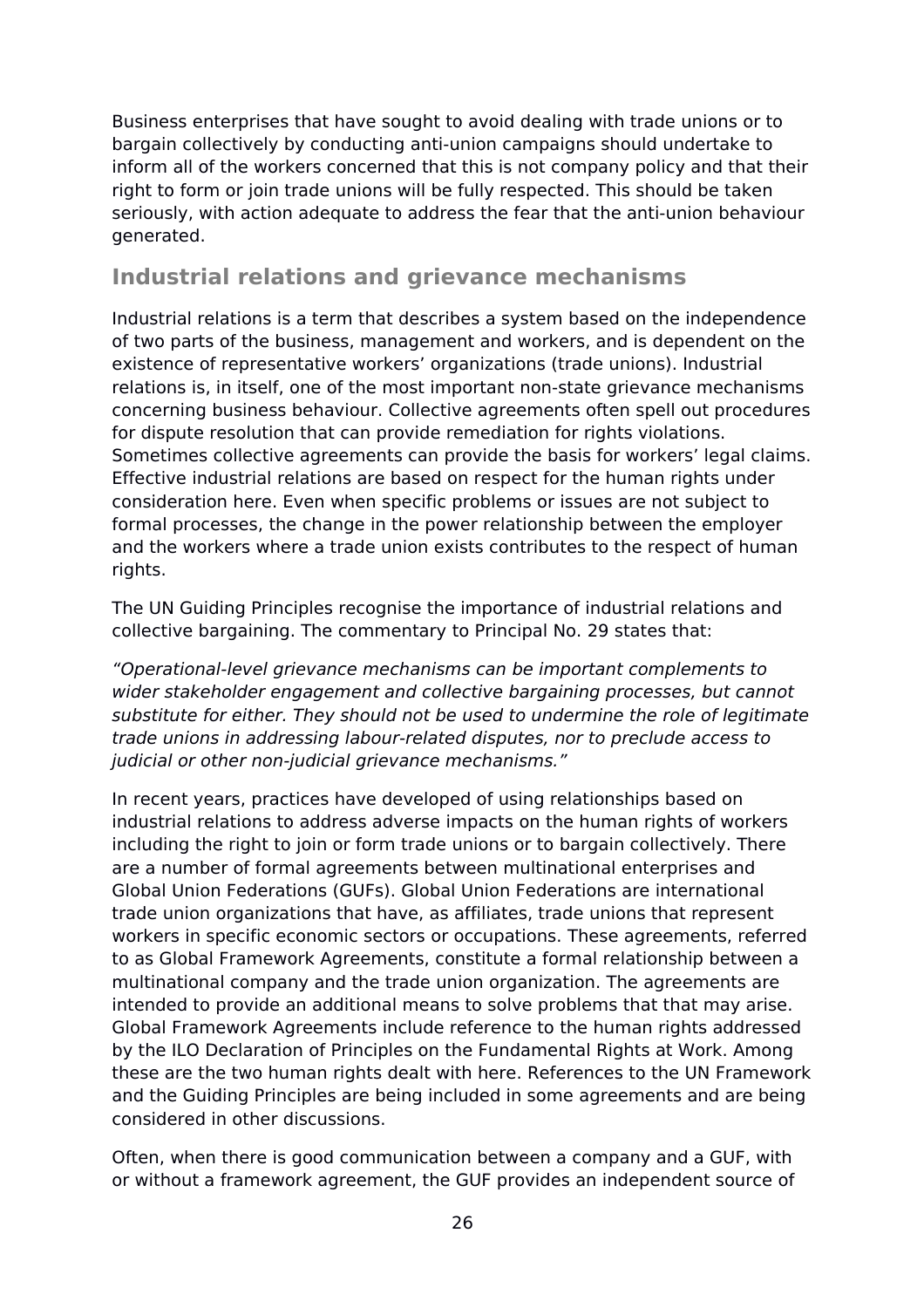information about what is happening inside the company and, to some extent, in those business enterprises directly linked to its business operations, products or services. If the relationship functions well, it can be an important contributor to due diligence.